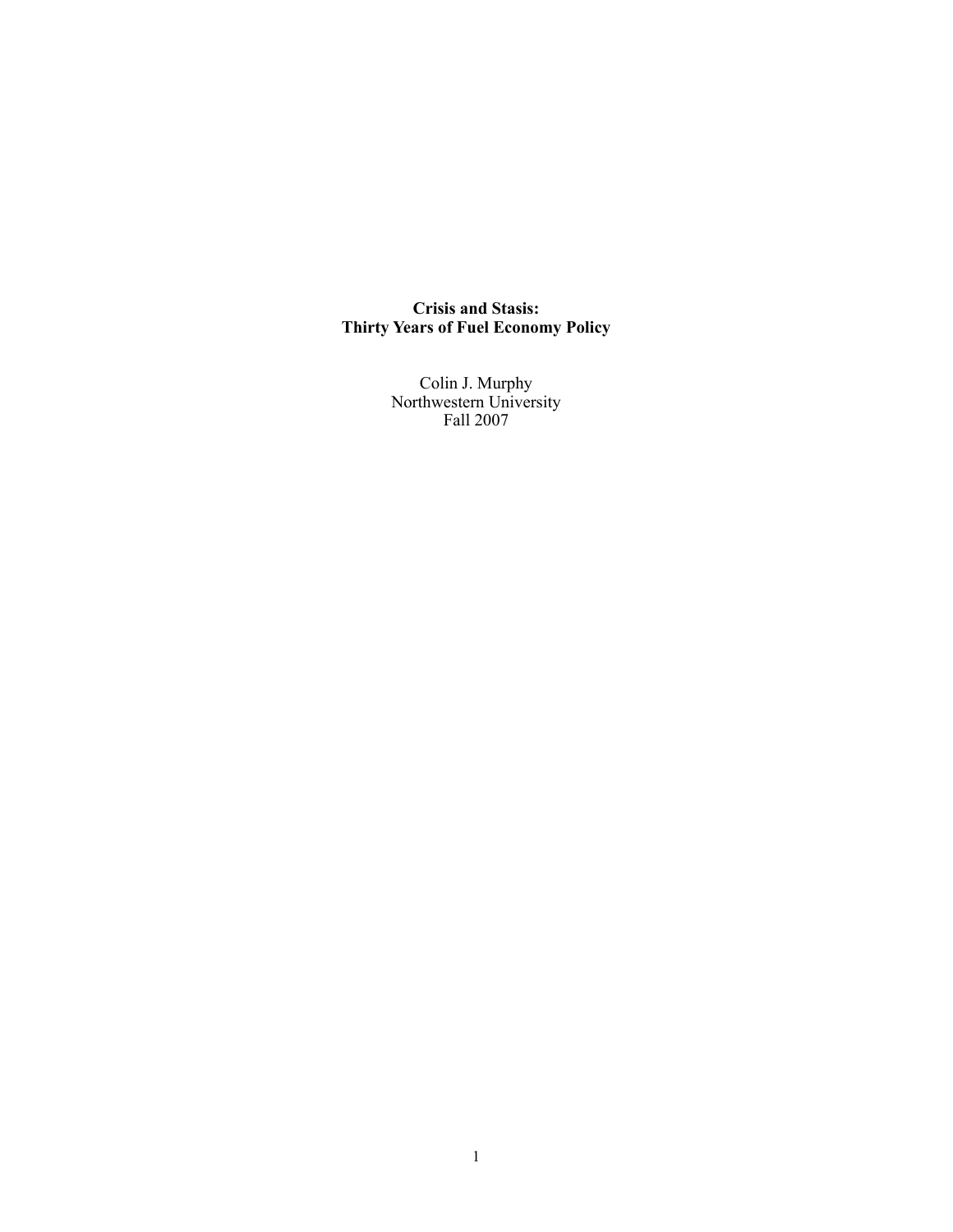## **Crisis and Stasis: Thirty Years of Fuel Economy Policy**

 Energy conservation has recently returned to the national policy agenda to a degree that hasn't been seen since the oil shocks of the 1970s. The explanations for this are many, but perhaps the greatest single factor in the resurgence of conservation policy is the price of petroleum, which has lingered near record highs since 2003. The factors contributing to these sustained highs include ongoing instability in the Middle East and other oil-producing regions, and stagnation of U.S. oil and gas discovery and production paired with continued growth in U.S. and global demand. (Energy Information Administration [EIA] 2007) Some commentators also contend that worldwide production may have peaked in the last several decades, and that remaining reserves will become increasingly difficult and expensive to exploit. Beyond the markets, a growth in environmentalist sentiment stemming from concern over increasing evidence of human-driven climate change has also helped push conservation back into serious consideration by policymakers.

 Congress is currently considering several bills that rework and update corporate average fuel economy (CAFE) standards, the automobile gas-mileage standards that have formed a key pillar of U.S. energy policy since 1975. This paper will examine the creation and implementation of the original standards, look at the major policy changes on the table, and attempt to explain why the policies look like they do in light of the forces and players driving transportation energy policy, with an emphasis on the changes in the policy and regulatory environments between the 1970s and today.

# **The Original CAFE Standards**

On the eve of the Arab oil embargo of the early 1970s, the already poor fuel efficiency of the American new car fleet was in steady decline, dropping from an average of 15.5 miles per gallon (mpg) in 1960 to 12.2 mpg in 1973. (National Highway Traffic Safety Administration [NHTSA] n.d.-a) When crude oil prices more than quadrupled in real terms from 1973 to 1974 (EIA 2007), Congress passed the Energy Policy and Conservation Act of 1975 (EPCA), which, among other measures, established the CAFE standards for passenger cars, which aimed to double the fuel efficiency of the new car fleet over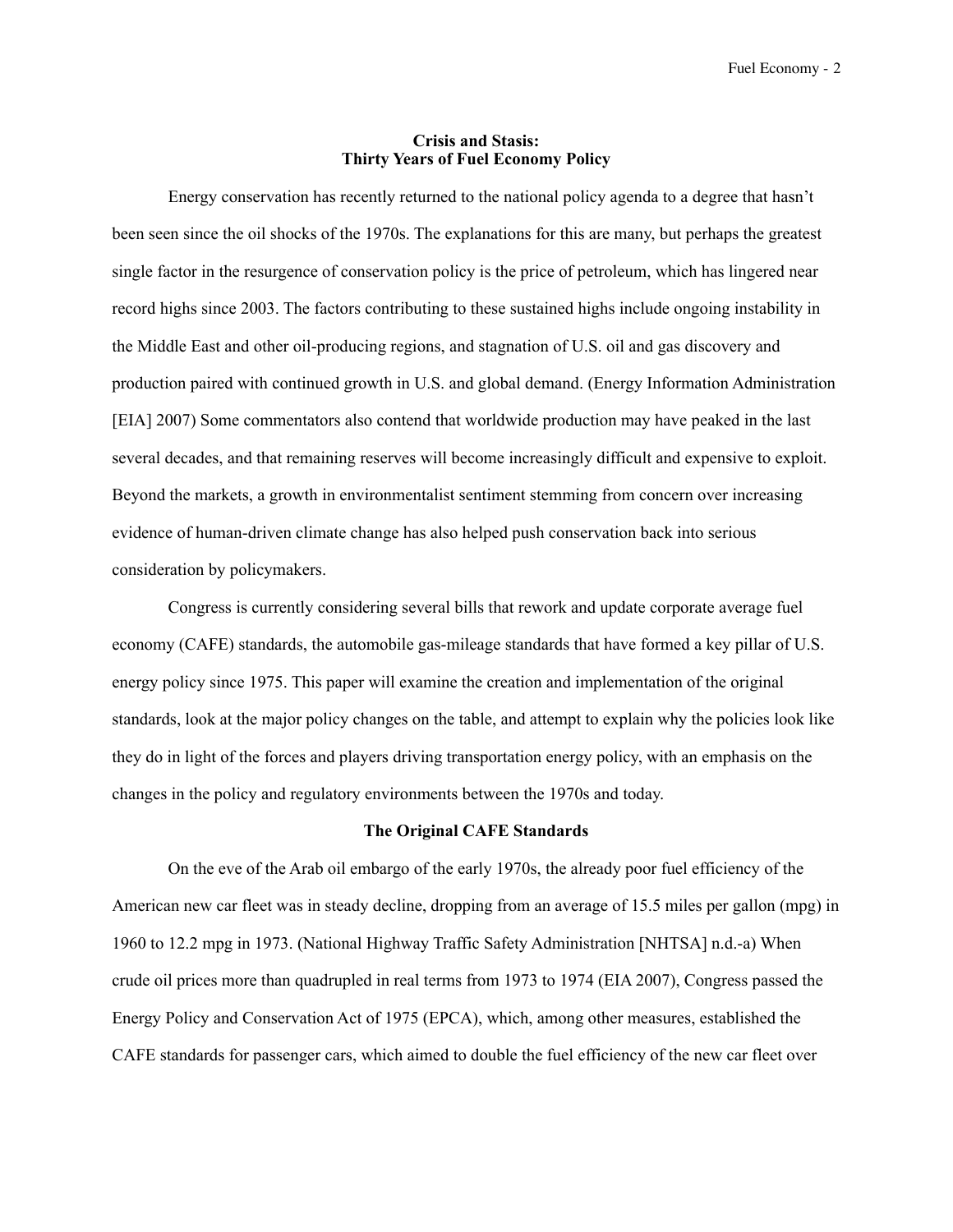the next decade. The main regulatory authority was lodged with the Department of Transportation in the NHTSA. (NHTSA, 2007)

#### *Legislative Framework and Implementation*

 The key fuel-consumption measure of EPCA established CAFE standards for passenger automobiles, requiring that average fuel economy gradually increase to 27.5 mpg by model year 1985. (Hereafter, all references to an automobile's or fleet's "year" can be assumed to refer to model year, which is generally the calendar year following the actual production of a car model.) NHTSA has the discretion to amend the standard above 27.5 or below 26.0 mpg, though such amendment requires Congressional acceptance under which either house can theoretically torpedo the amendment by simply disapproving within 60 days. Yacobucci & Bamberger note (2007a, p. 3) that the dubious constitutionality of such a "one-house veto" make this disapproval unlikely ever to be exercised. However, no Transportation Secretary has ever tested it by shifting the passenger car standard beyond its narrow statutory limits.

 Transportation has far broader powers in setting the mileage for larger vehicles. In what was at the time an unremarkable provision, the statute (49 U.S.C.A. § 32901, 2005) defined a "passenger automobile" as

an automobile that the Secretary decides by regulation is manufactured primarily for transporting not more than 10 individuals, but does not include an automobile capable of off-highway operation that the Secretary decides by regulation—

 (A) has a significant feature (except 4-wheel drive) designed for off-highway operation; and (B) is a 4-wheel drive automobile or is rated at more than 6,000 pounds gross vehicle weight.

Regulation of such "non-passenger automobiles" is still within Transportation's purview, but the act provided no specific mileage figure to be reached. Instead, the standard is left to an NHTSA rulemaking process by which the mileage should be the "maximum feasible average fuel economy level that the Secretary decides the manufacturers can achieve in that model year," where the Secretary is directed to consider "technological feasibility, economic practicability, the effect of other motor vehicle standards of the Government on fuel economy, and the need of the United States to conserve energy." (49 U.S.C.A. § 32902, 2005) This part of the statute was intended to cover "light trucks"—pickups, vans, and the proto-SUVs that were just then coming on the market—which in 1975 composed only a tenth of the new vehicle fleet and were far more likely to be used for hauling bricks or hay than groceries and toddlers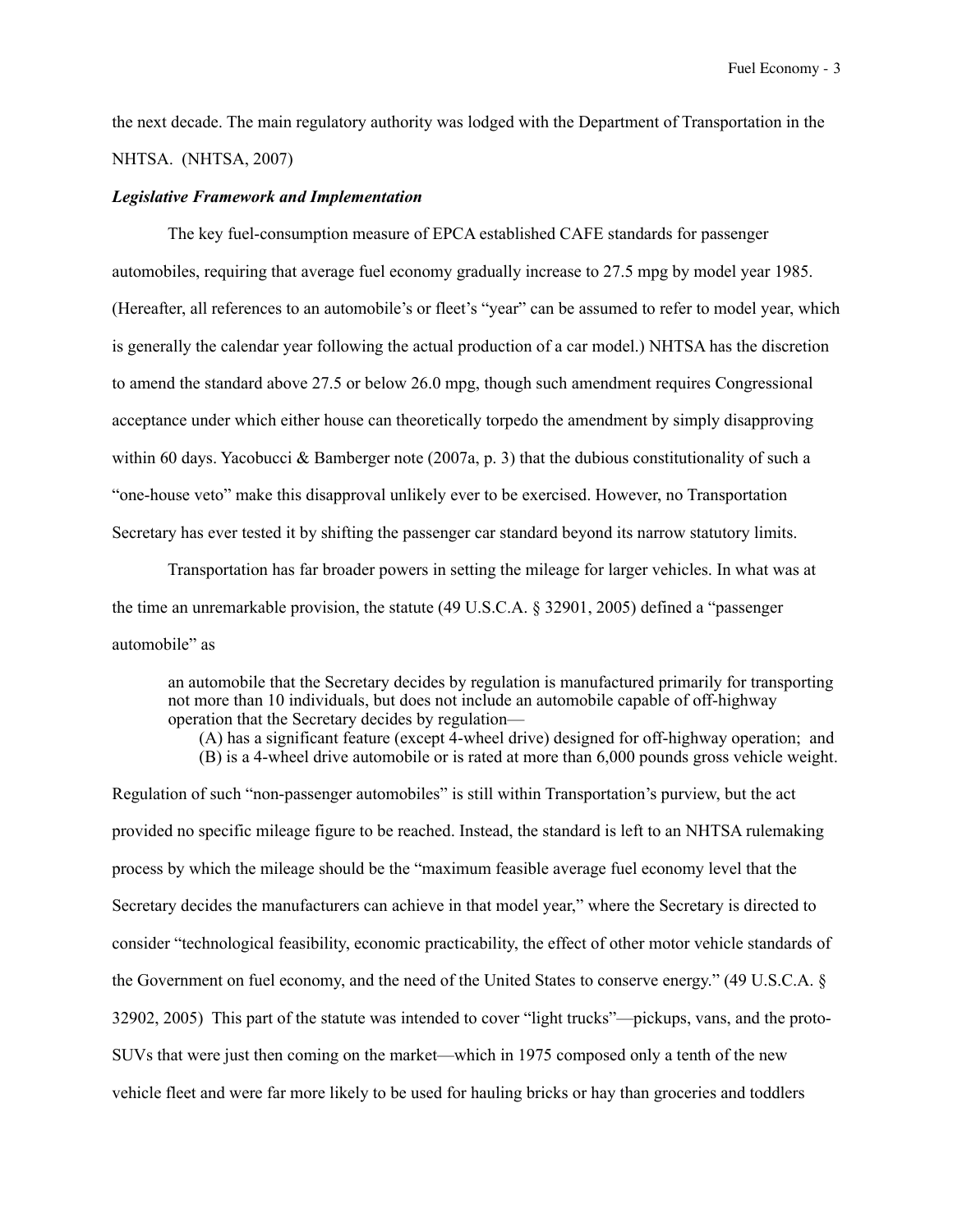(Gerard  $&$  Lave 2003, p. 3). The upper limit for the class was initially established at a gross vehicle weight of 6,000 pounds (vehicles beyond this weight being exempted from mileage standards), which in 1980 increased by regulation to 8,500 pounds. For 1979, NHTSA set separate standards for two- and fourwheel drive trucks of 17.2 and 15.8 mpg, respectively, gradually increasing them to a unified average of 20.2 mpg for 1991. (NHTSA 2004)

 With the mileage standards in place, the task falls to the Environmental Protection Agency to calculate the domestic and imported fleet averages for each manufacturer. (The distinction between domestic and imported fleets was intended to keep domestic manufacturers from adding their badges to more efficient vehicles built abroad simply to increase their fleet efficiency. This distinction exists only for passenger cars, not light trucks.) (NRC, 2002, p. 10) The actual CAFE formula is a simple weighted average, in which each model's production volume (in numbers of units) is divided by that model's mileage according to an EPA measurement scheme. Each manufacturer then divides their total production by the sum of the weighted averages for all their models, to arrive at a fleet average in terms of miles per gallon. (49 U.S.C.A. § 32904, 2005)

 Manufacturers who do not comply with a given fleet standard are subject to a penalty of \$5.50 per 0.1 mpg below the standard, multiplied by the manufacturer's fleet production volume for that year. Thus a carmaker with an average passenger fleet economy of 26.5 mpg (ten units below the standard) and production of 300,000 cars would be subject to a fine of  $(\$5.50 * 10) * (300,000) = \$16,500,000$ . However, the law also provides for a credit scheme under which manufacturers can "bank" a year's extra fuel economy, at a one-for-one rate, against years when they are not in compliance. These credits must be used within three years (past or future) of a non-compliant model year, and cannot be moved among fleets or manufacturers. In practice, according to the NHTSA, only European manufacturers have faced the noncompliance penalties, which they seem to regard more as a tax to enter the U.S. market, with most major domestic and Asian carmakers having never incurred or paid fines. (NHTSA, 2004; Yacobucci & Bamberger 2007b, p. 3)

 The CAFE statute also contains provisions for manufacturers with extremely low production volume, "alternative fuel vehicles" (i.e., those that primarily use fuels other than gasoline or diesel), and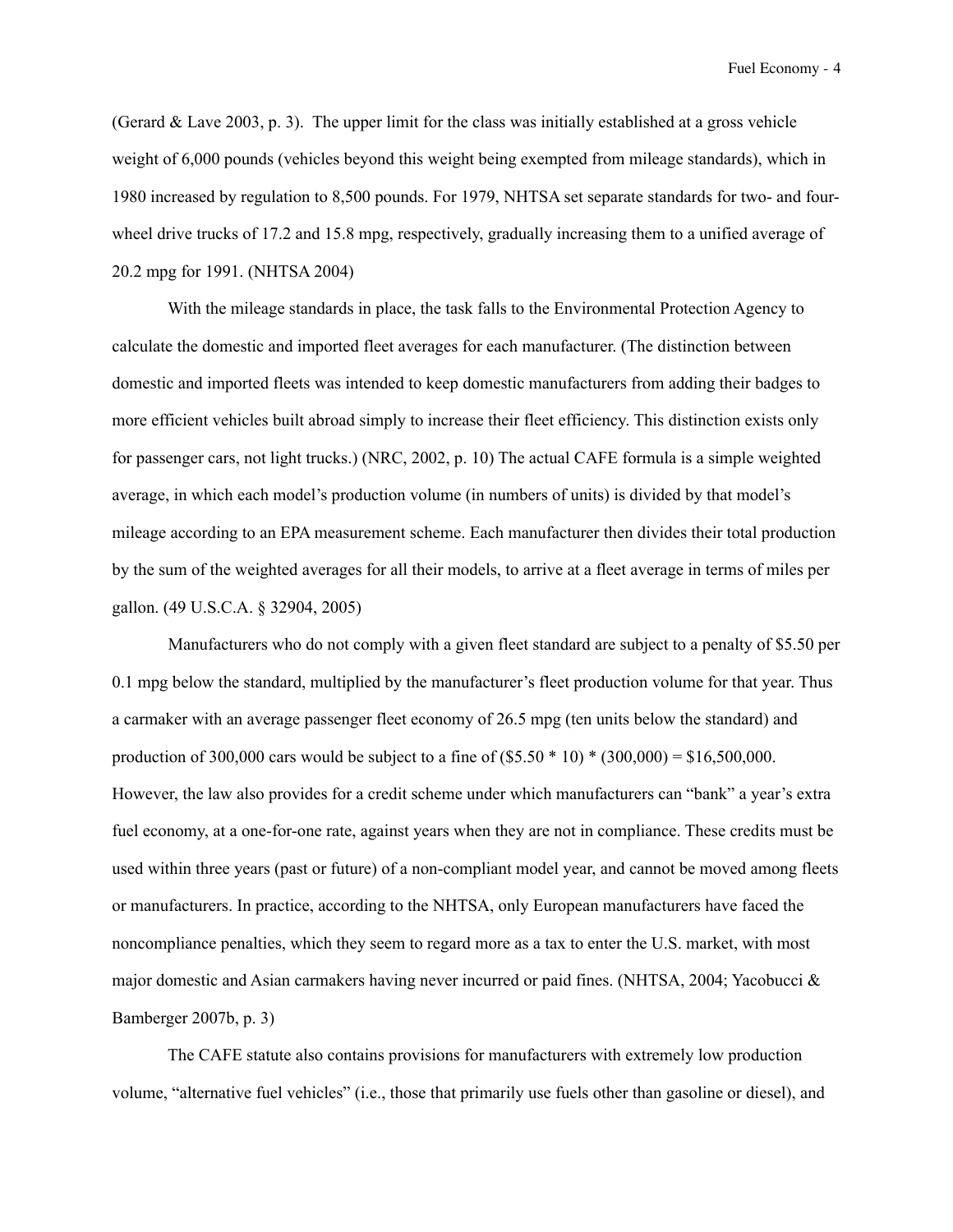various administrative minutiae, none of which has so far proved significant as the law was actually implemented.

#### *Early Outcomes*

 On the whole, the CAFE standards succeeded—or, according to more skeptical commentators like Singer & Crandall (2007), at least went along for the ride—in its basic goal of doubling the average fuel economy of American cars within a decade. From an average of 13.6 mpg in 1975, new passenger car fuel economy actually beat the statutory requirement by 1985, reaching 27.6 mpg that year (NHTSA, 2004); even with light trucks included, that year's overall fleet average was 25.4 mpg. Both averages continued to increase for a few more model years, to initial peaks, respectively, at 28.8 mpg for passenger cars in 1988, and 26.2 mpg for the whole fleet in 1987. Once this initial goal was achieved, however, the standards stalled in their effectiveness, and combined fleet economy leveled out and then dropped throughout the late 1980s and 1990s.

 Looking solely at fleet characteristics, this is most clearly attributable to the light truck's evergrowing chunk of the market: according to the NHTSA, the light-truck segment made up less than a tenth of the new car fleet in 1979. At the height of fuel economy in 1987, they were about one third of the market. By the end of the 1990s light trucks were nearly half of the new cars sold, and in 2004 actually made up 52% of the new car market, a number which does not include the growing segment of the market for passenger vehicles that outweighed the NHTSA's 8,500-pound regulatory limit. (See Table 1b in Appendix A; NHTSA, 2007) The growth of the light truck segment reflects a blurring of the categories in place when CAFE was first adopted. In its 2002 assessment of the effectiveness of CAFE standards, the National Research Council found that "the distinction between a car for personal use and a truck for work use/cargo transport has broken down, initially with minivans and more recently with sport utility vehicles . . . and cross-over vehicles. The car/truck distinction has been stretched well beyond the original purpose." The result was combined fleet economy that dropped below 25 mpg in 1994 and stayed there for another decade, despite a steady increase in passenger-car economy to nearly 30 mpg through the 1990s, though the standards stayed at 27.5. The regulatory requirement for light trucks never broke 20.7 mpg, only 3.5 mpg more than when the standards were first introduced.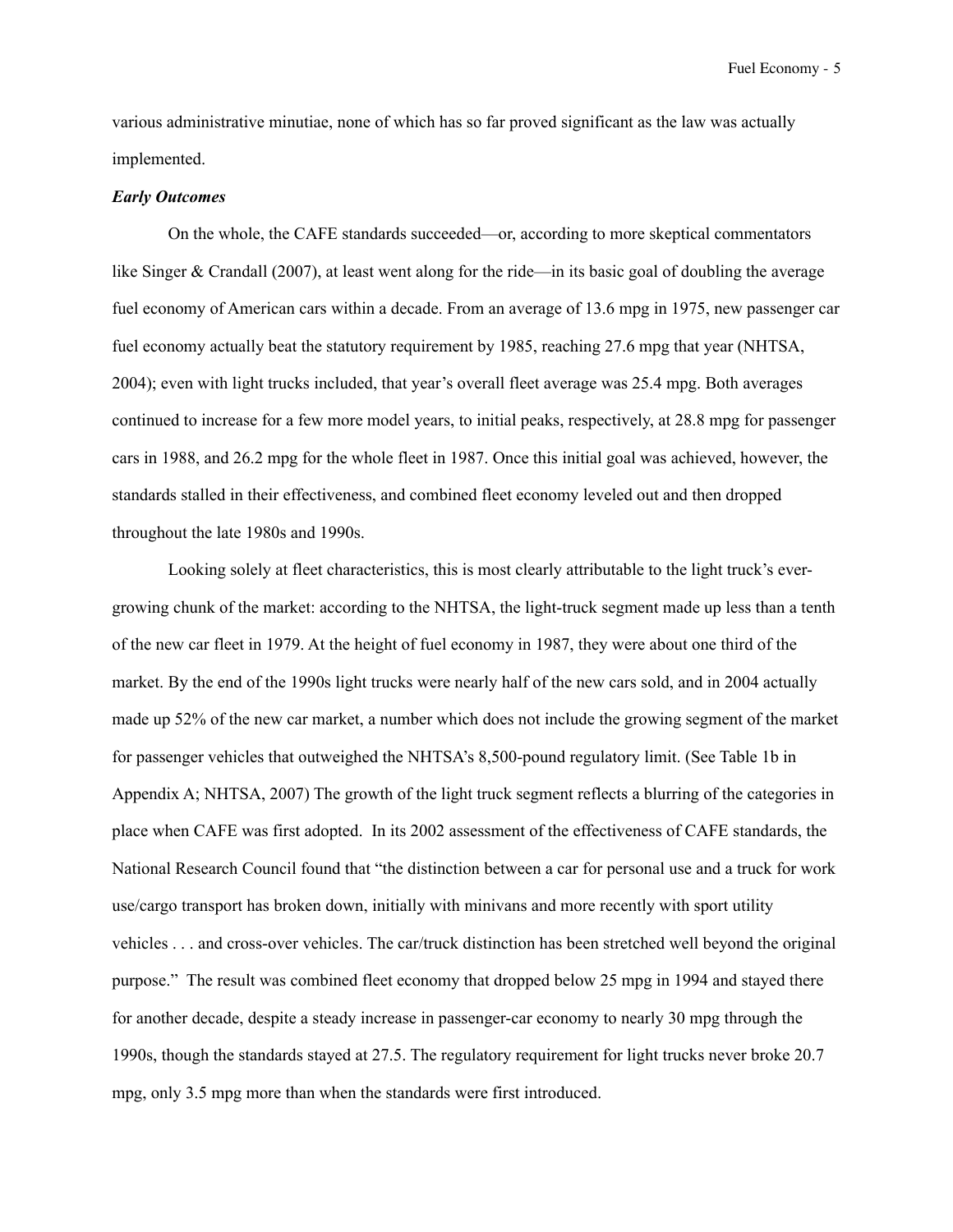## *Fuel Economy Standards Fall Out of Favor*

 The stagnation of fuel economy did not go unrecognized by Congress, but in an atmosphere that increasingly favors deregulation, CAFE's proponents (generally Democrats from non-automaking states) have been unable to legislate major changes to the standards. A number of energy bills, in Congresses under the Reagan presidency through that of the younger Bush, contained updates to CAFE, but these changes generally never even made it far enough to be vetoed. Moreover, though the NHTSA had statutory authority to change aspects of the standards (especially those relating to light trucks), since the early 1980s it has been hamstrung by administrations and legislators from making meaningful changes.

 While the high oil prices of the early 1970s had been central to the adoption of fuel economy standards, the rules were also crafted and adopted at a time when the automobile industry's influence in Washington was at a low ebb, which Perl and Dunn (2007) see as significant "in view of how strongly and successfully the auto industry resisted CAFE increases in subsequent years." (2007, p. 6) They argue that the industry's "inability to stop CAFE was due to a combination of economic and political circumstances that was very rare in US politics." (p. 6) Among these circumstances were the industry's tarnished image after its fights against new requirements for safety and emissions-control equipment; President Ford's inability to advocate on their behalf (because of both the circumstances of his succession and the fact that Michigan was his former Congressional constituency); the post-Watergate election of larger Democratic majorities "eager to assert their policy leadership" on both foreign and domestic issues; and a rare break by the United Auto Workers Union from the position of the manufacturers on the overall question of fuel economy (which the unions supported in return for job-protection measures that ensured separate calculation of foreign and domestic fleet economies). When it came to implementation, Jimmy Carter's election put a strong advocate for conservation and regulation in the White House, and the auto industry bailouts that began during his administration made domestic manufacturers far more malleable than normal on regulatory issues. (Perl & Dunn, 2007, pp. 6–8) When gas prices shot up still further during the Iranian Revolution in 1979–80, the industry was already well on its way to achieving the initial goals of the standards, and under Carter the NHTSA issued a Notice of Proposed Rulemaking to further boost mileage requirements.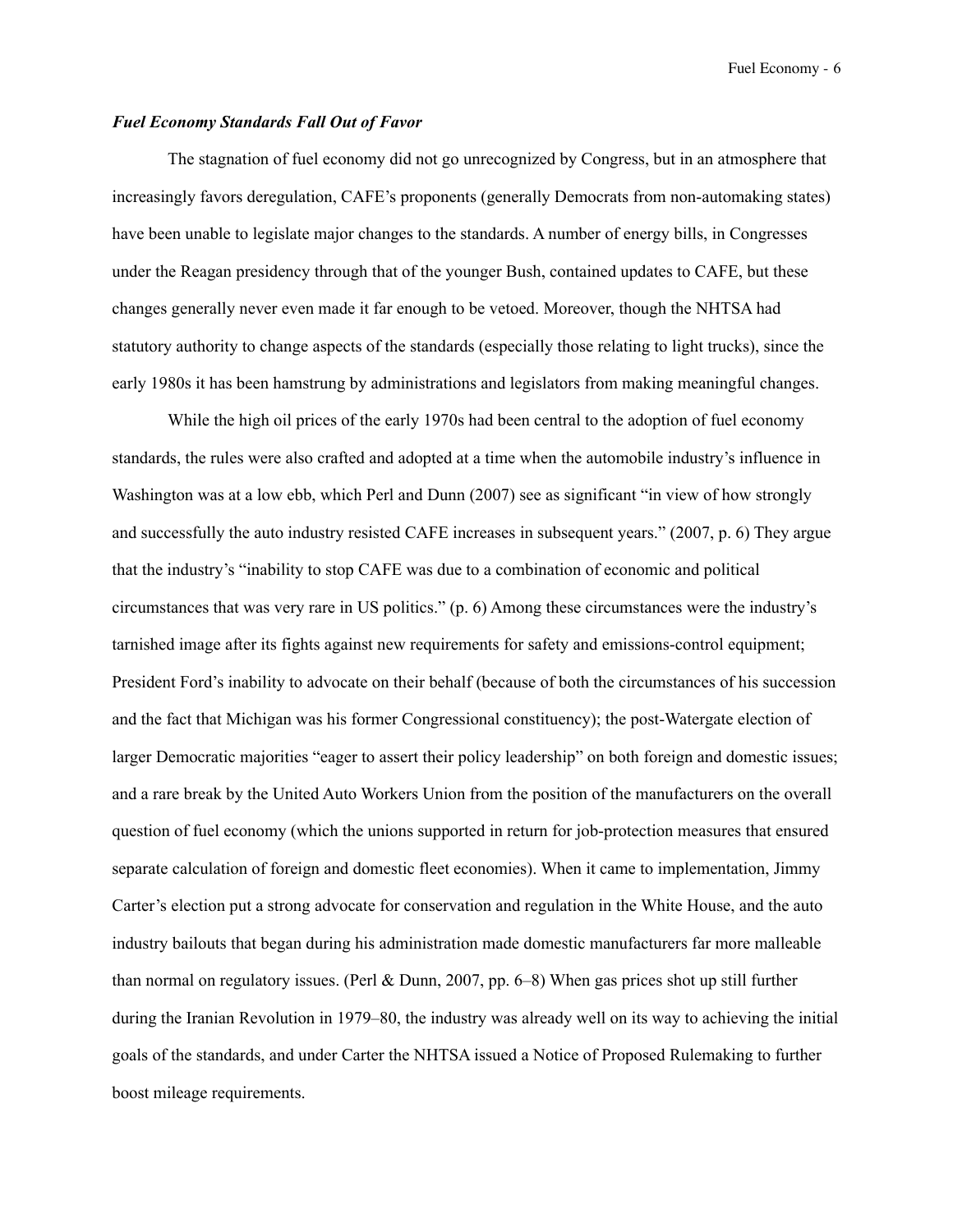After that point, the unique confluence of circumstances no longer favored CAFE. Ronald Reagan arrived in the White House with a strong ideological commitment to deregulation and the limitation of government intervention. Reagan, whom Perl and Dunn (2007, p. 9) describe as "openly hostile to CAFE," in the first months of his administration announced more than 30 deregulatory actions aimed at the auto industry, among them the cancellation of the Notice of Proposed Rulemaking issued under Carter. In 1985 his administration rolled back the passenger CAFE standard to 26.0 mpg, the minimum permissible under the law, and this relaxed standard stayed in place through model year 1989. Neither Reagan's Transportation Department nor that of the first President Bush made any move towards seriously reconsidering light truck economy rules. (President Bush's Transportation Secretary, Andrew Card, was such a friend of the auto industry that he went on to head its trade association and that of General Motors before returning to the Washington as Chief of Staff for President Bush the younger.) (Freedman, 1998; Leibovich, 2005)

 Also contributing to CAFE's eclipse, oil prices returned to more manageable levels. Though they never returned to the very low levels where they had been before the embargo, by 1985 they had dropped, in real terms, to their lowest point since late 1973. (EIA, 2007) Except for a brief spike during the first Gulf War, they hovered around those levels for nearly 15 years. Relieved of this economic pressure, car buyers were less likely to value fuel efficiency over other features. Automakers responded with larger and more powerful vehicles, especially concentrating their marketing efforts on vehicles in the more profitable light truck category. (NRC, 2002, p. 10) Though manufacturers were making technical progress that increased engine efficiency and reduced drag and friction, they preferred to employ these improvements for boosting power, size, and acceleration than for improving fuel economy. (NRC, 2002, p. 3) At the same time, an early academic study of CAFE's outcomes linked smaller cars with an increase in auto-related deaths (Crandall  $&$  Graham, 1989), putting causal blame squarely on the mileage standards. Though later studies looking at longer time periods did not bear out this conclusion (NRC, 2002, p. 3; Ahmad & Greene, 2006), the idea of a safety/economy tradeoff became established in the popular mind, and that specter continues to be raised by fuel economy's opponents.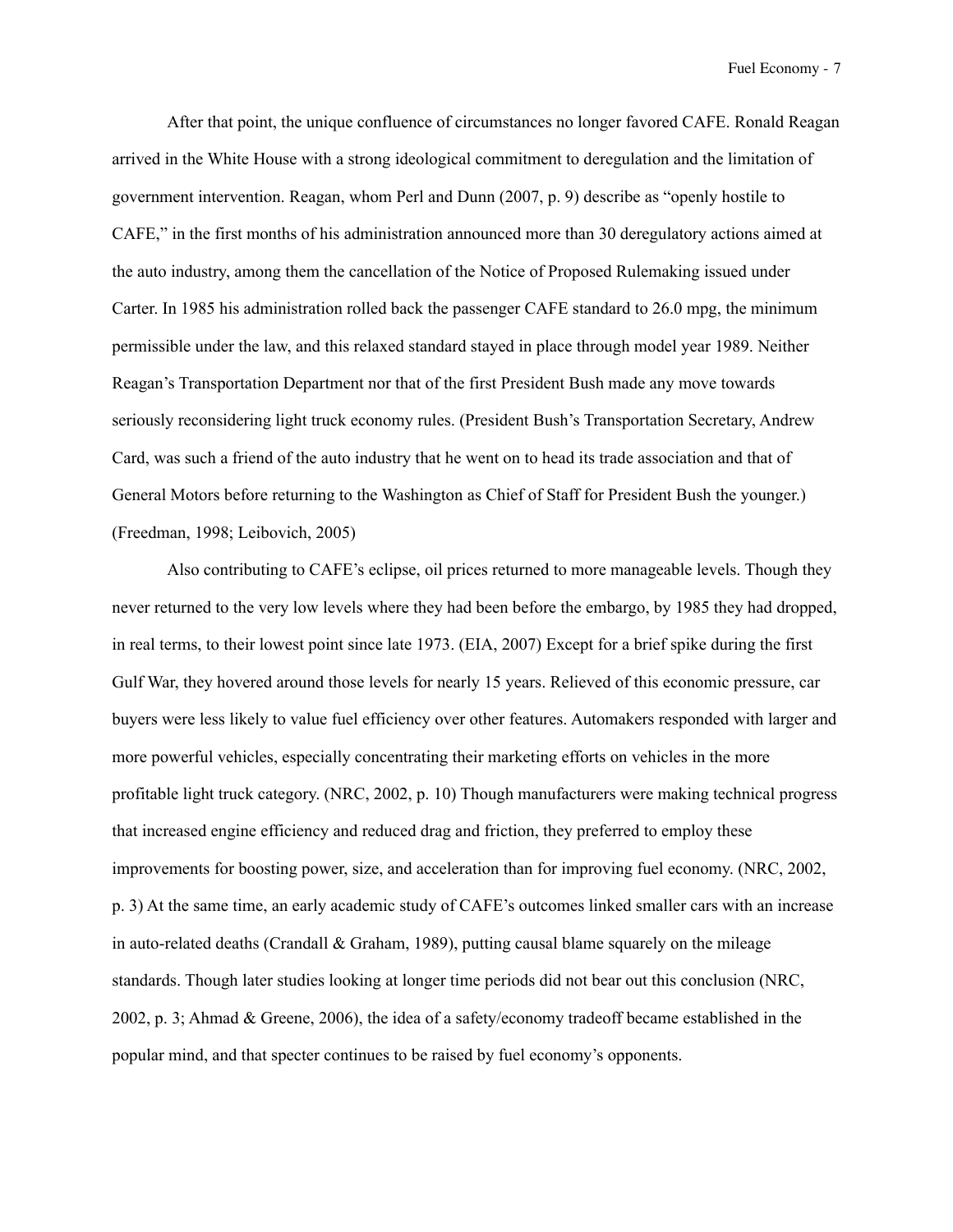The return of a Democrat to the White House did little for CAFE, in part because conservation was never a central piece of Bill Clinton's policy agenda, as it was for Carter. Though he did promote and sign clean-air and greenhouse-gas legislation related to automobiles, Clinton's major nod in the direction of reduced fuel consumption was a public-private research effort called the Partnership for a New Generation of Vehicles, which aimed to build an 80 mpg family car within a decade. However, the partnership actually put no requirements on automakers to produce anything the research might come up with. (George W. Bush cancelled the program in 2002, before any demonstration models were built.) (Perl & Dunn, 2007, 9–10)

 More importantly, Clinton's election was soon followed by the 1994 Republican sweep of Congress, bringing an emphasis on smaller government and increasing the pace of deregulation. The new Republican majority, along with powerful auto-state Democrats, sided consistently with the automakers and their unions (now on the same side) in blocking even the hint of updated standards or rule changes. (Freedman, 1998, p. 552) This opposition took place both outright, on authorizing legislation (blocking energy bill riders to raise CAFE), and more stealthily, by way of appropriations bills. In 1995, House Majority Whip Tom DeLay inserted a provision into the transportation appropriations bill that forbade the Department of Transportation from any spending to study or propose regulatory increases to fuel economy standards, while also reducing the department's appropriation by \$2 million; the prohibitions remained in transportation appropriations through 2001. (Hager, 1995; Perl & Dunn, 2007) Though it persudaed Congress to drop the appropriations straitjacket on the Department of Transportation, the George W. Bush administration largely continued the overall policy direction on fuel economy, instead advocating an energy policy centered on encouraging expanded domestic fossil-fuel production. Unsurprisingly, overall fleet mileage continued to creep downward, as SUVs gained market share and total miles driven also grew. The one notable change under Bush was a new NHTSA rule on light trucks in 2006, which increased the weight limit of the class to 10,000 lbs, introduced optional "attribute based" size measures (described in the next section), and mandated a mileage increase to 24 mpg by 2011, with compliance voluntary until then. (Yacobucci & Bamberger, 2007b, p. 2)

### **Proposed Revisions to CAFE Standards**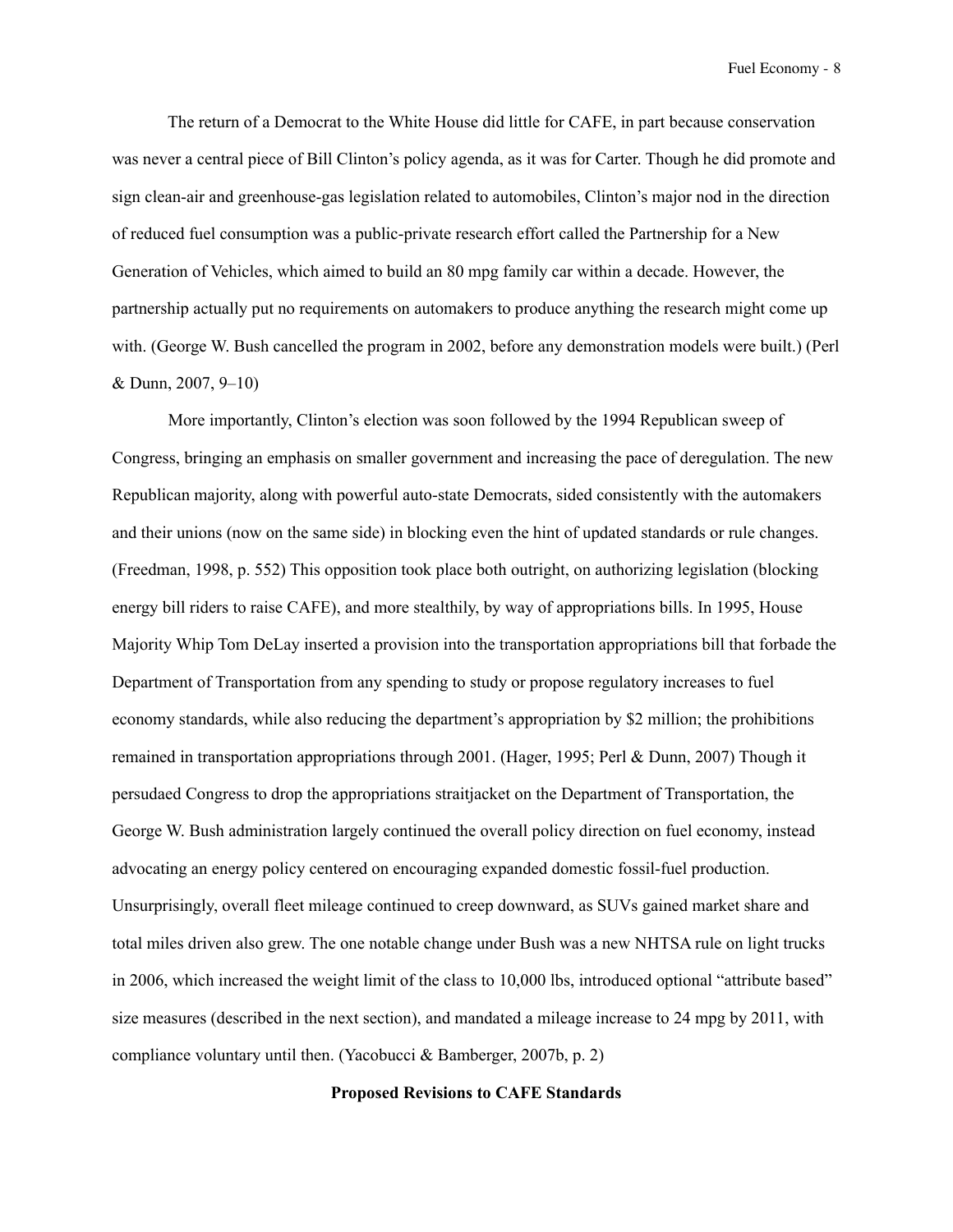By 2006, however, a change in the policy landscape had become apparent. Circumstances were again aligning that favored a major revision to the fuel economy standards—at least an increase of the mileage figures, if not changes to the fundamental policy structure. A graphic indicator of the changing atmosphere was the May 15, 2006, cover story of *CQ Weekly,* detailing a new energy proposal by Mississippi Senator Trent Lott, which included an expansion of the administration's CAFE rulemaking authority, along with a homey acknowledgment by the senator of the need for action on conservation policies: "The chickens are going to come home to roost on all of us if we don't do something." (Bettelheim, 2006, p. 1298) A few months later, Alaska Senator Ted Stevens was in the news with his own proposal to hike CAFE. (Raju, 2007; Yacobucci & Bamberger, 2007b, p. 7) For these two legislators, committed Republicans with long records in the battle against regulation and long histories of advocating for commercial interests at almost every turn, even *not undercutting* CAFE legislation was a new stance—and both were actually going on record with new proposals of their own. Stevens' bill, in fact, proposed new passenger car standards of 40 mpg, despite the fact that he "voted against mandating something similar as part of the 2005 energy policy law"; the senator also began to voice concern about the impacts of global warming, though in the past he routinely opposed efforts to regulate greenhouse gas emissions. (Raju, 2007) For reasons discussed in a later section, the tide of energy policy had clearly shifted in a fundamental way, and it seems that for the first time in a generation, a major revision to CAFE standards will likely make it to the president's desk.

 According to Yacobucci and Bamberger's overview (2007b) of the several CAFE proposals making their way through the 110th Congress, there is little fundamental departure in most of the bills from the underlying framework established in 1975, aside from an increase in the mileage targets. However, given the recognition since then of the contribution of the light truck standards to the overall fuel economy picture (NRC, 2002, p. 3), several of them contain redefinitions of the light truck class, with some even eliminating the car/truck distinction altogether. Most of the other proposed changes are ancillary to the central mileage requirements, such as redefinitions of the units of measurement, tie-ins with emissions standards elsewhere in the regulatory structure, and the possible establishment of a market for carbon credits. But as became clear with the light truck provisions, seemingly minor points can have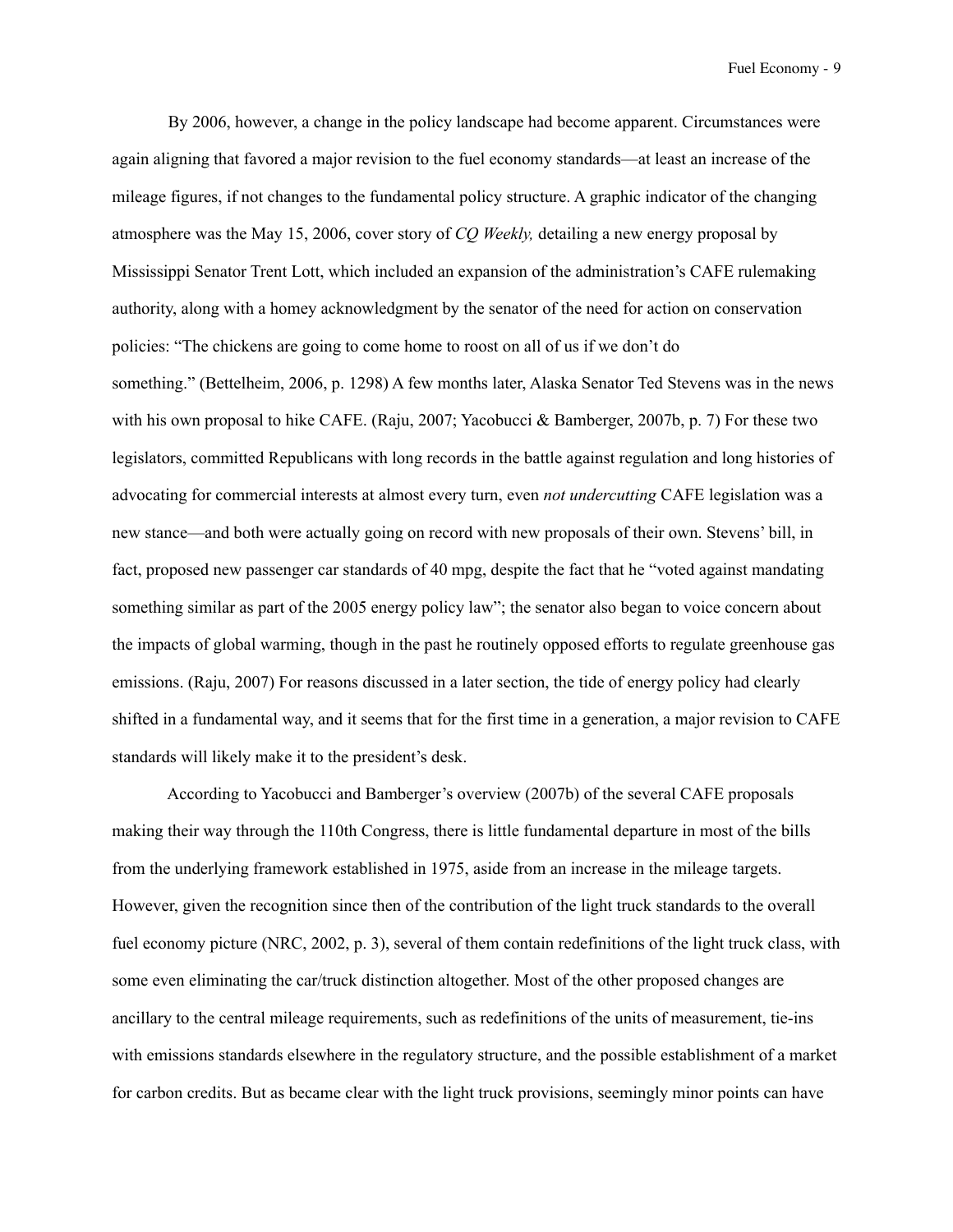major impacts on later implementation and outcomes. Below is a brief summary, following Yacobucci and Bamberger (2007b) unless otherwise noted, of the major policy options currently under consideration.

 *Combining passenger and light-truck standards.* Elimination of the distinction between passenger cars and light trucks under the CAFE standards. This would likely take the form of defining any vehicle under 8,500 (or 10,000) lbs as subject to the same standards, regardless of other characteristics like four-wheel drive or passenger capacity.

 *Redefinition of automobiles and trucks.* Preserve, but redefine, the distinction between cars and trucks. Some configurations would combine cars and light trucks, but create a class of "work trucks" for heavier pickups or cargo vans clearly unsuitable for passenger use, which would be excluded from strict CAFE requirements. Some proposals also contain standards or rulemaking authority for medium-duty trucks (those between 10,000 and 26,000 lbs).

*Mandated increases in CAFE standards.* Requirements for numerical or percentage increases in mileage. Several proposals mandate an annual percentage increase over the previous year's standards, while others simply require manufacturers to reach a certain target mileage by a particular year, with no intermediate targets. The standards may be for cars, trucks, or a combined standard.

*Changes to NHTSA regulatory authority.* Additional flexibility or constraint on NHTSA standard-setting beyond the 1.5 mpg it commands under the current policy regime. This could be through the granting of greater latitude in mileage, in either direction, before Congressional approval is required, or allowing the NHTSA to set standards or targets for time periods longer than the single model year currently permitted. Also, it could redefine the criteria NHTSA may use in rulemaking for "maximum feasible economy" for light trucks, in the direction of either lesser or greater flexibility. Some proposals also allow greater distinctions within the passenger fleet, and differential standards among manufacturers.

 *Attribute-based standards.* Authorizes (or in some cases requires) the consideration of new distinctions other than weight among classes of vehicles, most likely by way of a "footprint" (a formula based on both width and length of wheelbase) or other measures of physical size, and would allow NHTSA to set differential standards based on these distinctions. McManus (2007) finds that such distinctions would especially benefit U.S. carmakers, who could quickly make gains at a lower marginal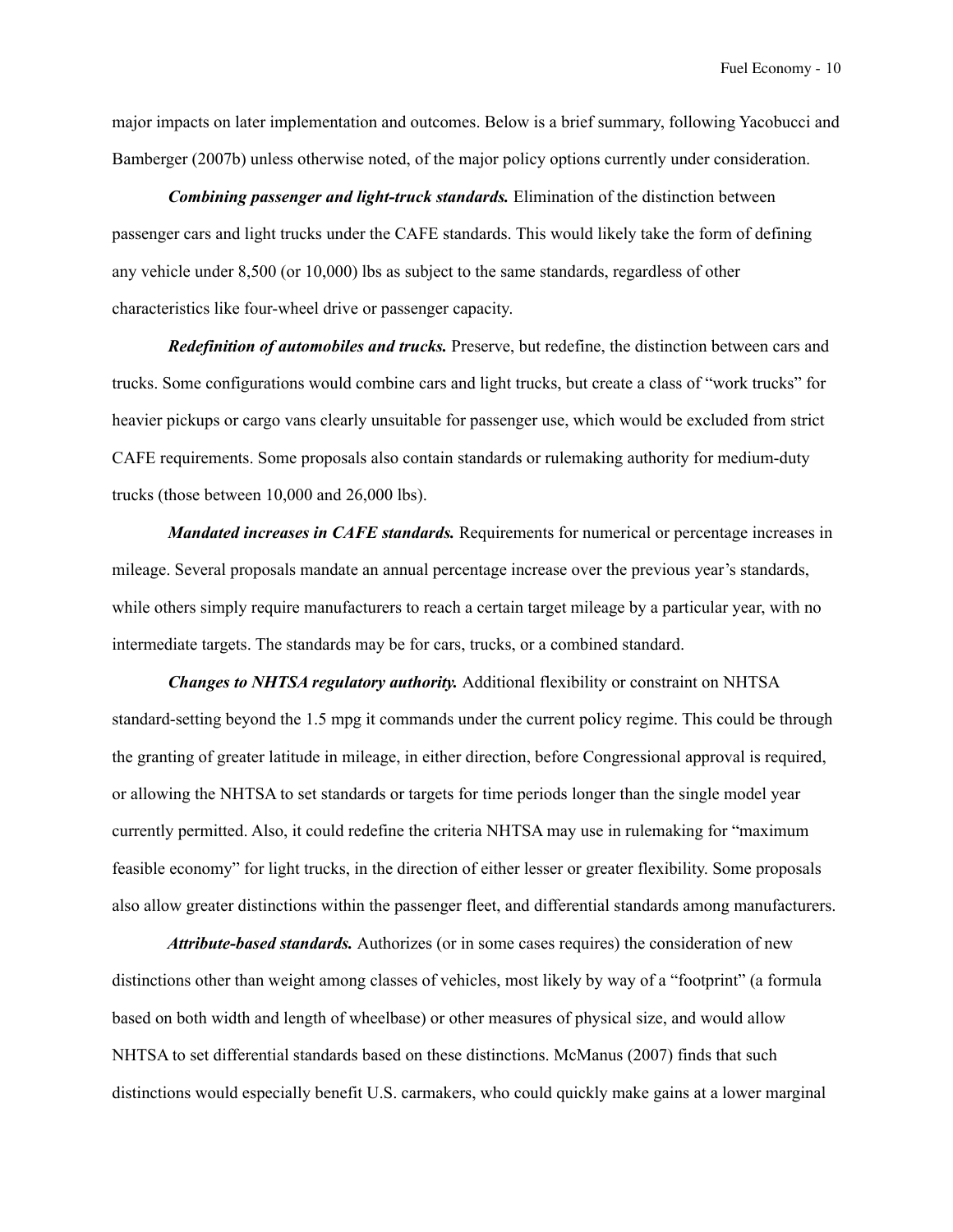cost than many foreign competitors who already build fairly efficient fleets. If CAFE increases are inevitable, it seems likely that Detroit would support such a reconfiguration, while foreign manufacturers would oppose it—such was the scenario in 1990, when it briefly seemed that new clean-air rules would require large mileage increases. (Pytte, 1990, p. 164)

 *Credit trading.* A structure for manufacturers to buy or trade credits for mileage in excess of the requirements, to compensate for fleets that don't meet the standard. Unlike in the current form of this system, credits may be traded across manufacturers or across fleets (i.e. excess passenger credits may be used for meeting light truck standards, or shared between domestic and foreign fleets). Sen. Ted Stevens' proposal would go further, allowing manufacturers to sell excess credits into larger carbon credit trading markets (or buy offsets from them), effectively creating a distributive policy out of a regulatory one, in Lowi's categories (1964/1995).

 *Tie-in with emissions standards.* To allow comparison with EPA greenhouse gas standards, some proposals would require standards to be expressed "both in terms of miles per gallon and grams per mile of carbon dioxide." (Yacobucci & Bamberger, 2007b, p. 16) Few of the early proposals contained such a provision, but after a federal appeals court ruled in November 2007 that the NHTSA must take emissions into account in setting light truck standards, it now seems probable that the final legislation will contain an explicit provision relating to carbon dioxide and other pollutants. (Maynard, 2007) In addition, two other bills are currently before Congress that would limit greenhouse gas emissions from cars and trucks (among other sources). Both require the EPA to establish emissions regulations that, in effect, would be equivalent to increasing CAFE to 42 mpg and 26 mpg for cars and light trucks, respectively.

 There may be deeper motives at work in this class of proposals than merely limiting emissions. According to a House Energy and Commerce Committee staffer who has witnessed recent internal debates (L. Muñoz, personal communication, December 3, 2007), these measures are likely the expression of a turf battle between EPA and NHTSA, with the committee leadership preferring to delegate authority to the latter, which is seen as more responsive to the committee (and thus to Detroit, who have a stalwart advocate in the committee chair, John Dingell of Michigan). EPA, being a higher profile entity in the Executive branch, tends to be more independent and less susceptible to industry influence. So we may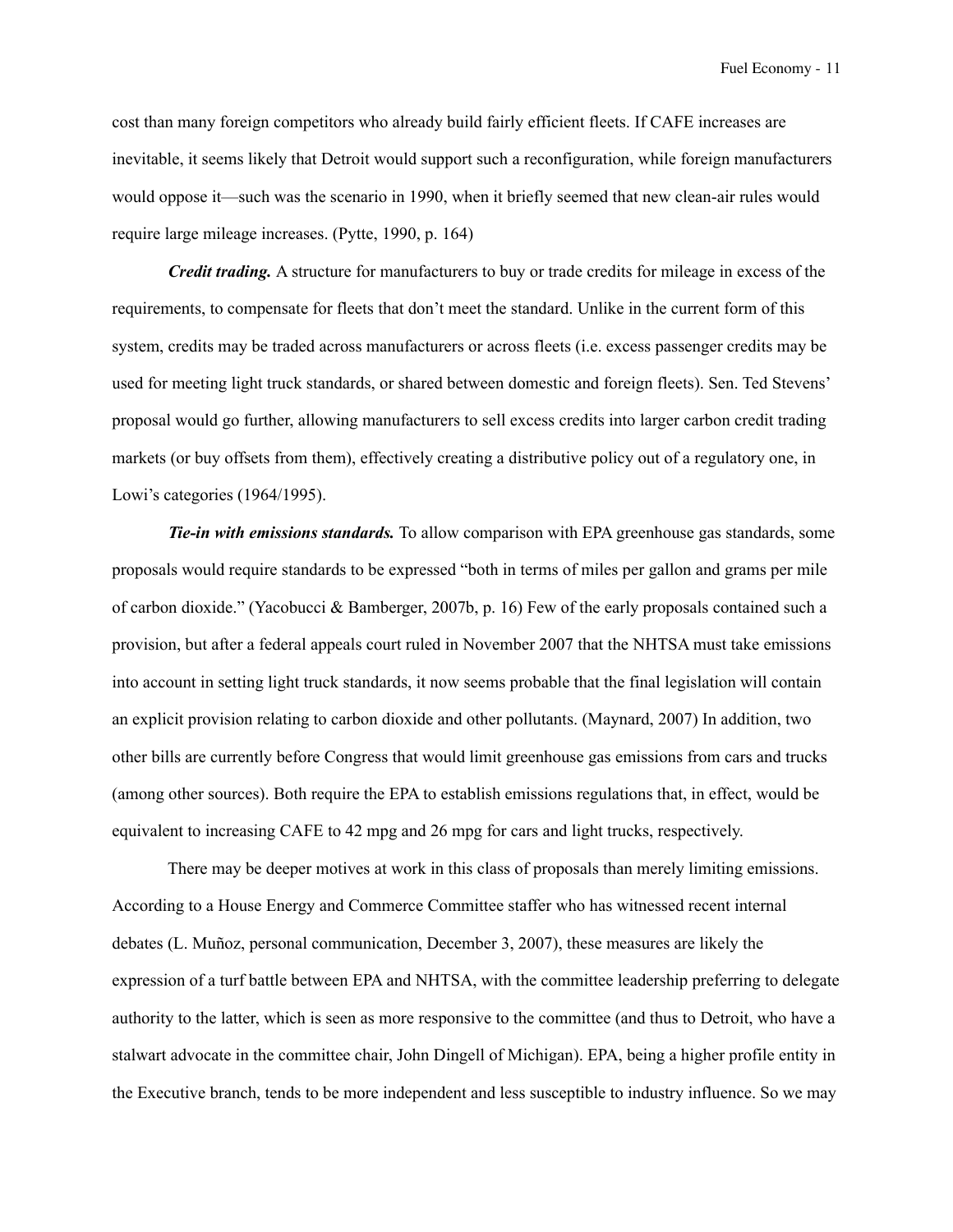view these proposals as part of an effort by other lawmakers to attempt break a subsystem equilibrium (Redford, 1969, pp. 102–3) that has been established among the Energy and Commerce committee, the NHTSA, and auto manufacturers. (A different view of this situation will be discussed in the analysis section, below.)

*Other options.* Many of the proposals are part of broad energy bills that contain a range of other energy provisions not explicitly related to automobiles, but which may complicate the final act's passage; that is mostly beyond the scope of this paper. However, among the auto-related provisions that may add complexity to or otherwise interact with CAFE standards are measures to provide automakers incentives for producing "flex fuel," dual-fuel, or hybrid vehicles. Hand in hand with these incentives would be sizable production targets for "alternative" fuels such as biodiesel and corn-based and cellulosic (noncorn) ethanol. According to Leo Muñoz, the Congressional staffer watching the deliberations (personal communication, December 3, 2007), production targets have a whole other set of interests lining up for and against them than do CAFE standards—essentially industrial agriculture supporting ethanol's expansion, and oil interests and many environmentalists opposing it, although there are also regional shadings within that debate that complicate the picture still further.

#### *Current Status of CAFE Proposals*

 H.R. 6, an energy bill that was one of the first pieces of legislation passed by the 110th Congress, left the House without any CAFE provisions attached, and several other energy measures passed by the House have similarly not contained CAFE language. In the Senate, however, H.R. 6 has served as the main vehicle for fuel economy measures, and the version passed by the full Senate in June 2007 contained a number of the provisions discussed above. Namely, it would combine the passenger and light truck standards in 2011, and require that combined fleet to reach a CAFE of 35 mpg by 2020. (Yacubucci & Bamberger, 2007a) H.R. 6 is currently in House-Senate conference, and the fact that an agreement was announced by Speaker Barbara Pelosi and Energy and Commerce committee chair John Dingell in late November 2007 (Broder & Maynard, 2007; Hebert, 2007) suggests that CAFE, and the energy legislation it is part of, will be quickly shepherded to a floor vote by House leadership. It is unclear how the House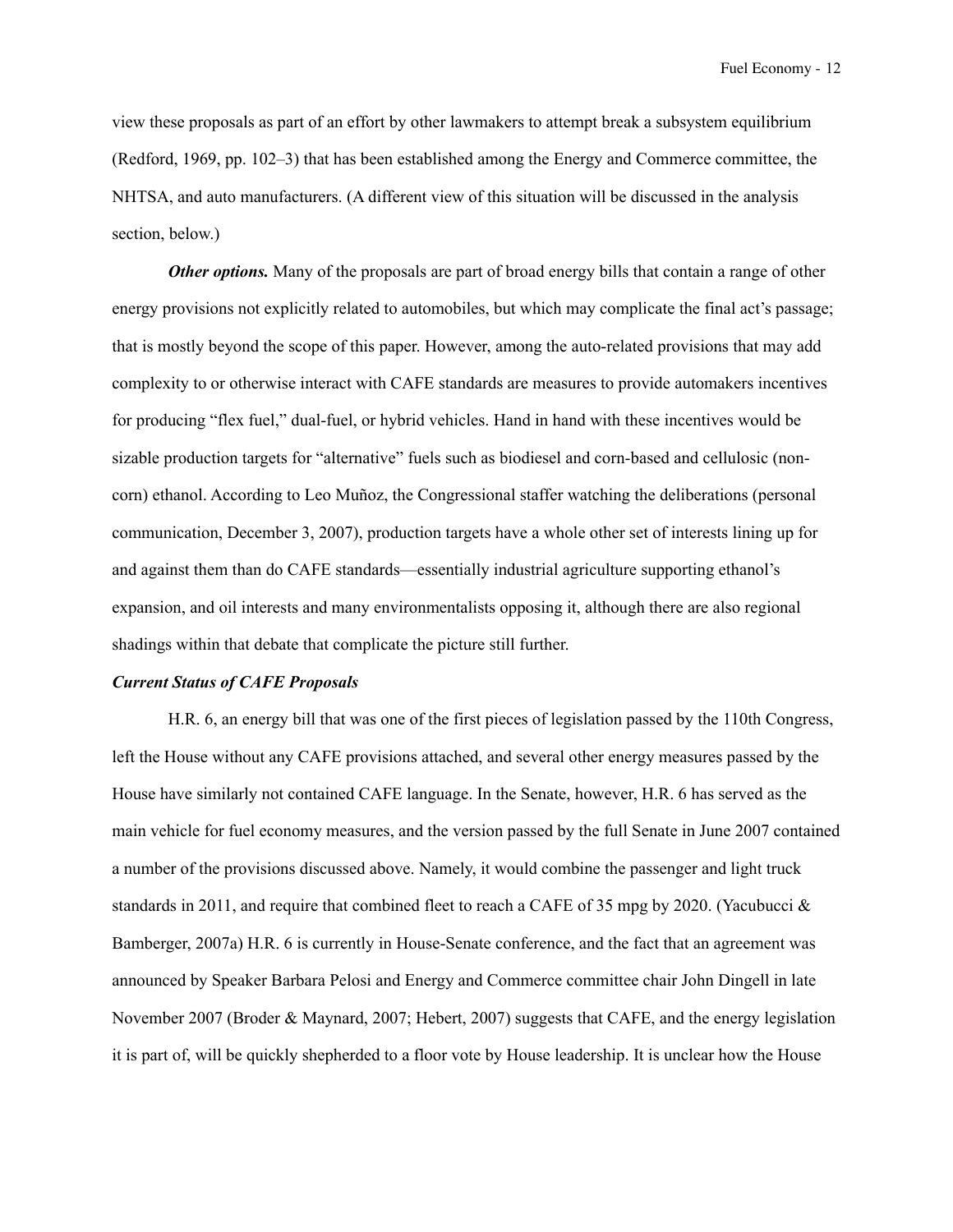version will mesh with the Senate's energy bill, what the White House reception will be, or if a veto could be overcome.

#### **CAFE through the Years: Crisis, Groups, and Incremental Change**

 Of the several explanatory models we have studied, perhaps none explains the overall arc of CAFE policy as well as Charles Lindblom's theory (1959) of incrementalism. Kingdon, however, notes that the explanatory power of this model my be better applied to the "generation of alternatives" (2003, p. 82) than to the reasons for a policy finding its way onto the agenda: "an old alternative—known to specialists, and discussed and refined at length by analysts—pops up on and disappears from policy agendas. The content of the idea is quite stable; its appearance on the agenda is not. Similarly, actual enactments into law might be quite small, gradual, and incremental." (p. 83) The underlying structure of CAFE has changed very little since its inception, and even the current round of CAFE negotiations are notable more for the novelty of their appearance in newspapers than for any significant change in their content. The core of the policy is the same now as when it was written (and as when it was administratively gutted in the 1980s and 1990s and voted down several times in between). Still, how do we explain fuel economy's sudden emergence onto the policy agenda 30 years ago, and its reappearance now? Lindblom's method may actually have more explanatory power in this regard than Kingdon gives it credit for.

## *Why Now? Similarities to, and Differences from, 1975*

 As noted earlier, a number of factors have recently come together that make the possibility of increased CAFE standards appear more likely now that they have for nearly 30 years. The most obvious similarity with the bill's original passage is the historically high price of oil, which is in fact higher now, in inflation-adjusted terms, than at any point before the Iranian Revolution (EIA, 2007). Beyond that, the country again has a weak Republican chief executive facing a restive Democratic majority eager for legislative victories—although it would be difficult to argue that the disparity in prestige and power is as great as in Ford's presidency. Moreover, the balance of power in the 94th Congress was far more heavily Democratic than today, rendering the threat of veto nearly meaningless. Similarly, while the automobile industry's credibility is again not great on regulatory issues (on CAFE, for instance, Detroit's trade groups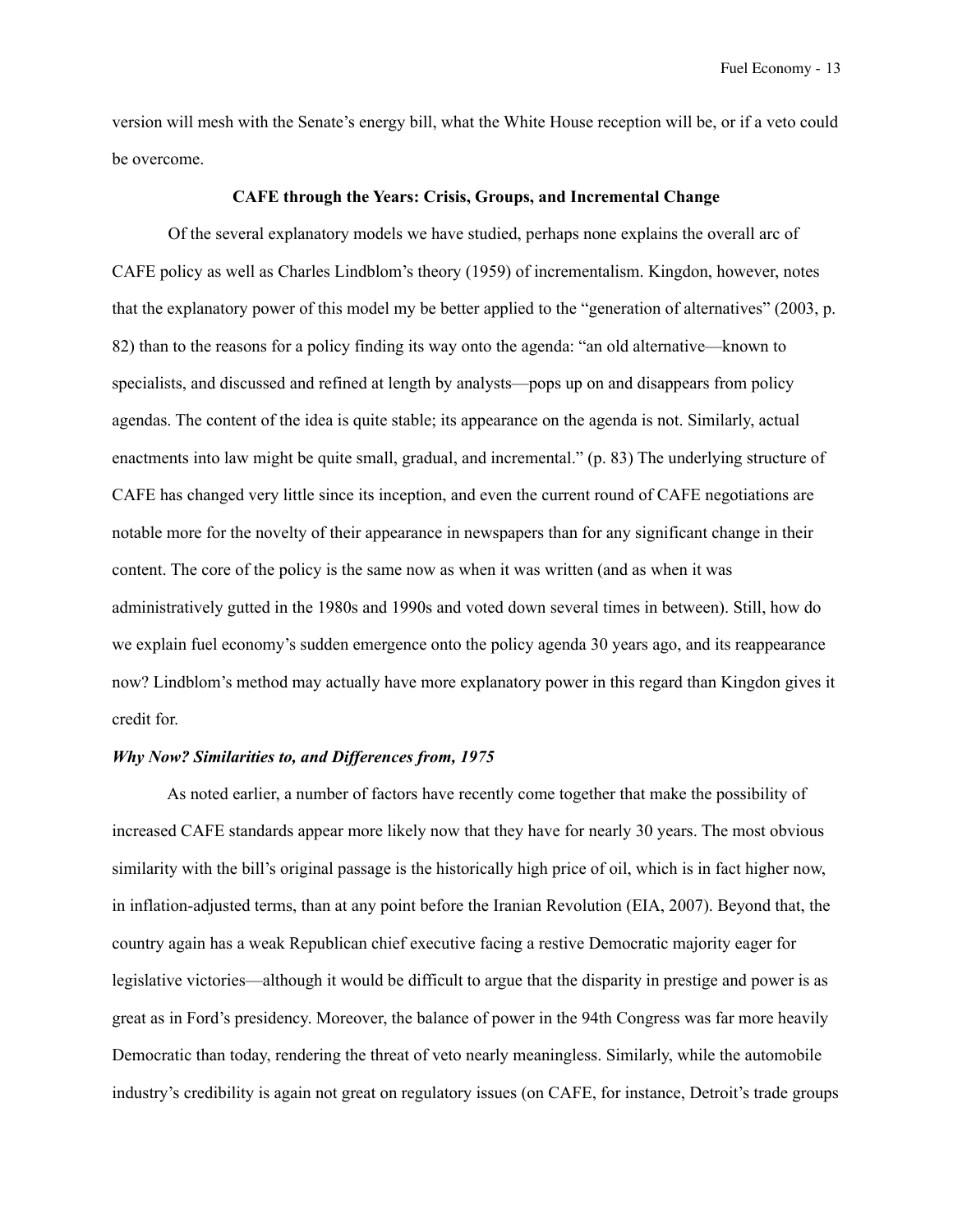are repeating many of the same dire warnings of job loss, highway carnage, and consumer choicelessness as in 1975, while the foreign manufacturers who embraced fuel economy and innovation are steadily eclipsing them in market share), its reputation is probably not as poor as when it was leading the charge against seatbelts and catalytic converters. So we are left with oil prices as the major common point between then and now.

 At both points in history, Congress was faced with an issue of great domestic significance chokingly high gas prices, which palpably affect the daily lives of their constituents—the causes of which were complex, indistinct, and largely beyond their ability to affect. How does Congress solve a gas crisis, or respond to a call for something like "energy security"? They can't call OPEC and demand that they open their spigots; new domestic oil production would take years to come online and even then would supply only a fraction of the country's needs; oil price controls would greatly distort a market that is in any case largely determined elsewhere. However, Congress does have the ability to reduce domestic consumption, and one of the easiest ways to do this is by mandating increases in fuel efficiency. This is easily measured—miles per gallon—on individual vehicles as well as across the entire fleet. The technology to achieve it—through making cars smaller, lighter, and smoother-rolling—is widely available and easy to understand (NRC, 2002, pp. 3–4). And even if increases in fuel economy take years to come to fruition and even longer to significantly affect fuel consumption in the aggregate, the program has a low administrative overhead and progress is trivial to track in the interim.

 CAFE legislation is an almost textbook case of Lindblom's "Successive Limited Comparison" or "branch method" at work. He writes of the first stage of this method that "selection of value goals and empirical analysis of the needed action are not distinct from one another but are closely intertwined," and of the second, "since means and ends are not distinct, means-end analysis is often inappropriate or limited." (1959, p. 81) CAFE was likely not the best way even of reducing domestic consumption economists point to a gas tax, "guzzler tax," or more elegant creations such as the "feebate" (Greene, et al., 2005) as more efficient—but it was administratively and politically expedient, given the structure of Congress and the Executive branch. The NHTSA already existed, and already governed automobiles. The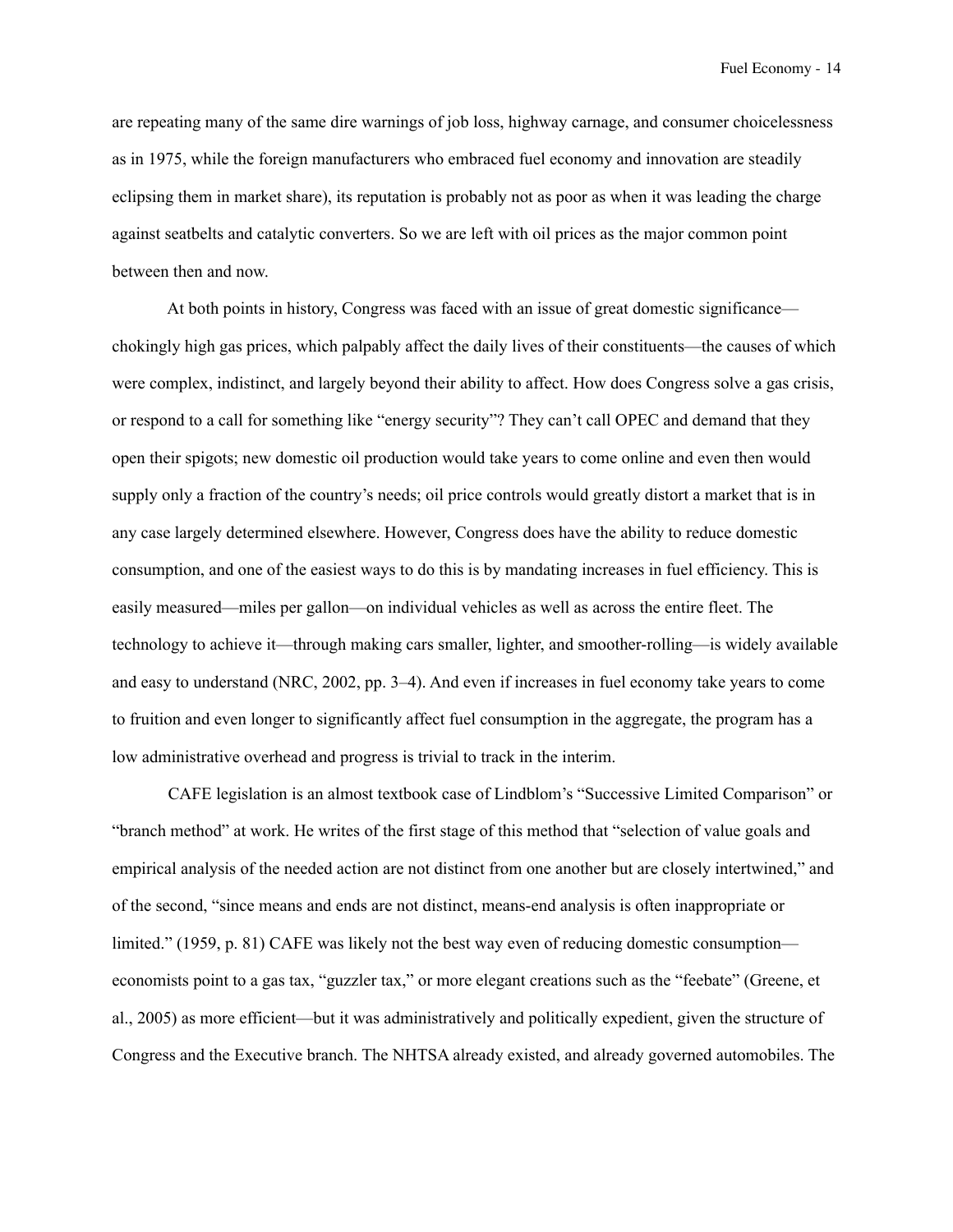EPA already dealt with what came out of cars' tailpipes. Why not add energy regulation to their portfolios?

 In the 2007 version of the debate, we are confronted with a new problem in addition to an unkind and ever more crowded oil market: growing evidence of humankind's responsibility for global warming. We find, however, that this is probably linked to the consumption of fossil fuels, to which the economy of the entire globe is also tied, unfortunately. Another seemingly insoluble problem, but in this case we already have a weapon in our legislative arsenal: CAFE standards.

 In looking at outcomes, Lindblom writes, "the test of a 'good' policy is typically that various analysts find themselves agreeing on a policy (without their agreeing that it is the most appropriate means to an agreed objective)." (1959, p. 81) In the National Research Council's 2002 report on CAFE, arguably the most neutral and authoritative assessment of the policy in recent years, the authors more or less acknowledge that nobody is exactly sure whether improved fuel economy is a good thing in the aggregate, but suggest that there are several ways of framing the question that might show that it is:

The committee believes it is critically important to be clear about the reasons for considering improved fuel economy. Moreover, and to the extent possible, it is useful to try to think about how much it is worth to society in dollar terms to reduce emissions of greenhouse gases ... and reduce dependence on imported oil. . . . If it is possible to assign dollar values to these favorable effects . . . it becomes possible to make at least crude comparisons between the beneficial effects of measures to improve fuel economy, on the one hand, and the costs (both out-of-pocket and more subtle) on the other. (p. 2)

In the end, the NRC does conclude that CAFE should be raised, although they remain cagey about the amount despite their best attempt at a rational-comprehensive analysis. (p. 5)

 Along the way, the original CAFE policy has been modified in various ways, and recently has accreted a number of related proposals that don't necessarily aim toward the same narrowly measured goal of improving fuel economy. Lindblom describes this later evolution of a policy as "a process of mutual adjustment" which, he argues, "often can assure a more comprehensive regard for the values of the whole society than any attempt at intellectual comprehensiveness." (p. 85) In this view, the separate car and truck standards, new provisions for ethanol and flex fuels, and tie-ins with greenhouse gas policy are all expressions of the various and often divergent interests at work here. By parceling out sections of the policy to NHTSA, the Agriculture Department, and the EPA, each with its own set of relationships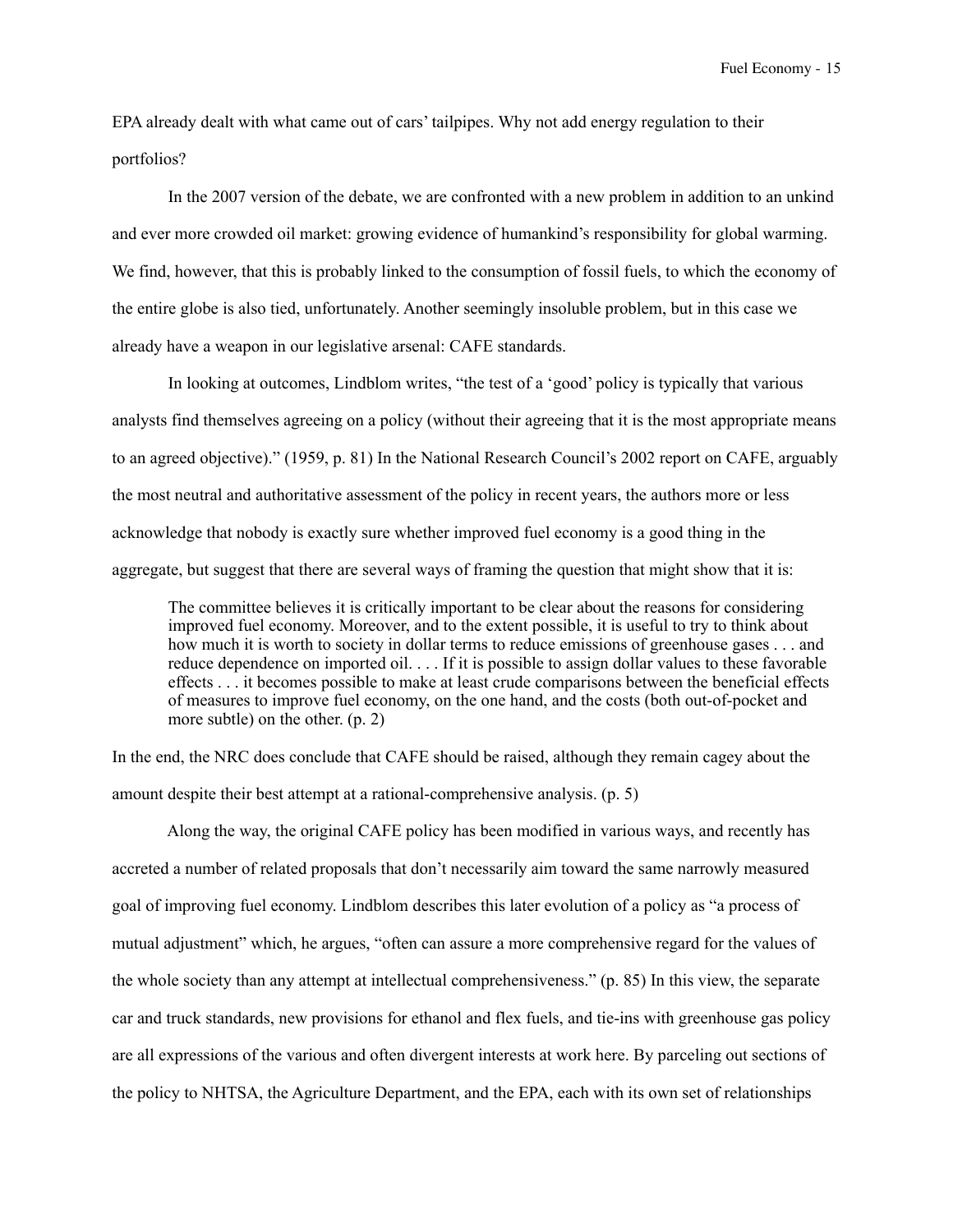with clientele, administration, and Congress, the policy may actually achieve a superior outcome than a more centrally coordinated, narrowly focused one would: "what one agency forgets, another will not; they specialize personnel to distinct points of view. . . . A high degree of administrative coordination occurs as each agency adjusts its policies to the concerns of the other agencies in the process of fragmented decision-making." (p. 86)

# **Congressional Logic**

 In Lindblom's model, policies and outcomes seem to be best regarded on a long scale, where the accretion of alternatives and bureaucratic feedback may actually produce a more perfect policy—or at least one with broader practical application. Now let us turn briefly to the legislative process, and look for some explanation as to why CAFE looks the particular way it does. R. Douglas Arnold's theory (1990) of complex group interactions in the legislative process may provide some guidance here.

 Given the same fundamental problem that we settled on in the prior section—high gasoline prices —legislators were faced in 1975 with a demand for action from their constituents. The form that such action might take, however, was fairly vague in the popular mind, which for the most part comprised what Arnold calls an "inattentive public," or one that does "not have positions about the policies under consideration," (1990, p. 68) though they may have a stake in it. Many economists' response to the problem was that gasoline demand could be most efficiently brought under control through a gasoline tax. But as Arnold notes about earlier gas tax proposals,

the political logic was wholly untenable. All the benefits [of conservation] were general, indirect, and later-order, with most occurring far in the future. No legislator would ever profit from a connection to such benefits. The costs, on the other hand, were large, direct, and early-order, and thus fully traceable to legislators' roll-call votes. Furthermore [because it was a tax,] Congress could not even delegate vague authority to the executive in an attempt to break the traceability chain. (p. 73)

In other words, the cost of a seemingly counterintuitive policy would be visibly and evenly dispersed around the country and fairly evenly across industries (a "general cost"), with no palpable benefit, group or general. Who benefits? Nobody. Under the most basic reading of Arnold, this alternative is stillborn.

 Fuel economy standards, on the other hand, have a far more concentrated cost, both geographically and industrially—a "group cost," in Arnold's terms (p. 26)—and though the general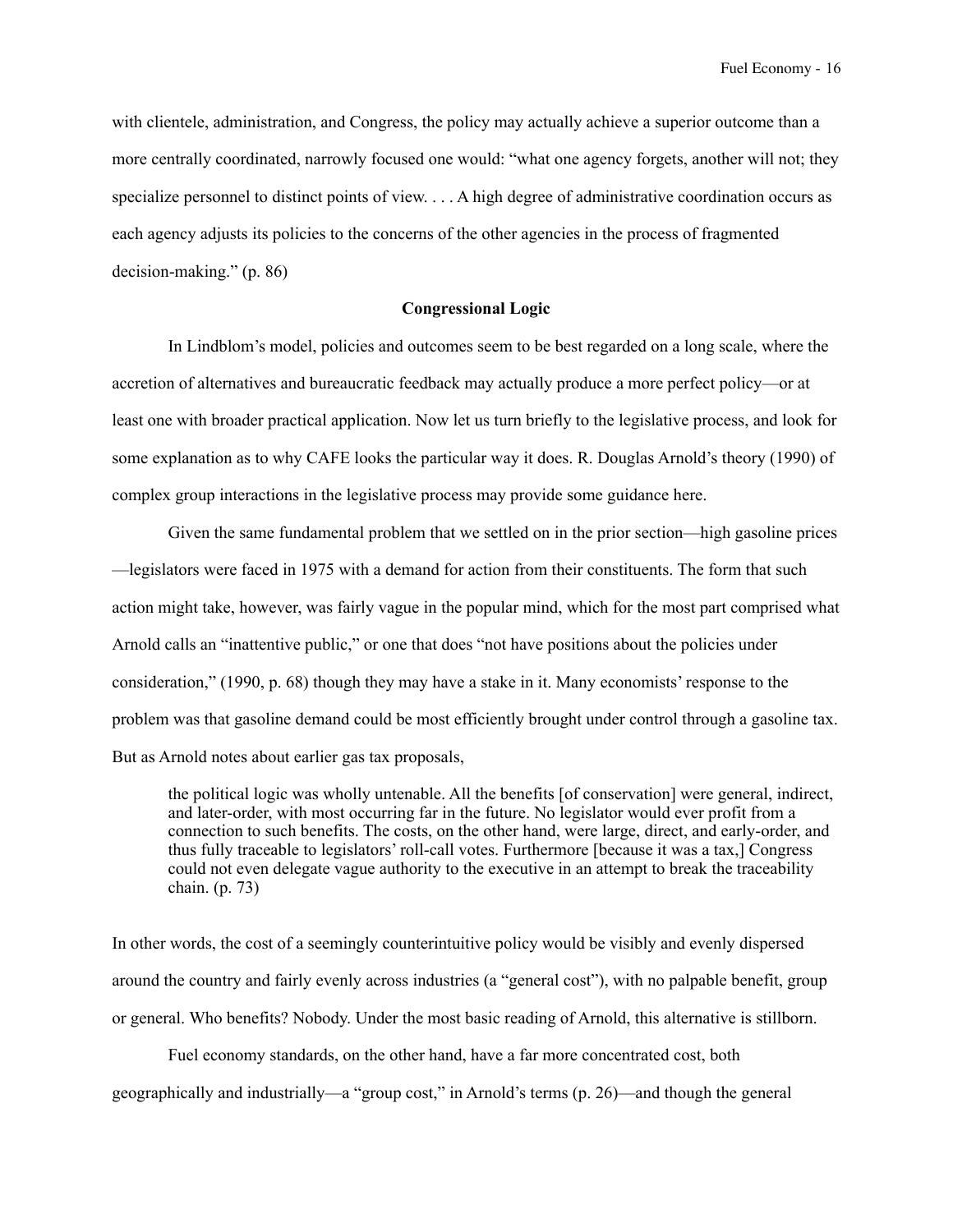benefit is equally as vague as in the case of a conservation tax, when reelection time comes up, a vote on such a policy gave legislators a clear action to demonstrate their commitment to reducing gas prices (or a convenient bludgeon against legislators who voted against it). The concentration of the costs in this case is very interesting: in 1975, the industrial, occupational, and geographic groups that would bear the brunt of the cost were almost completely overlapping. Michigan, and Detroit in particular, paid most of the cost of the policy, though it bled out to other more dispersed groups (like car dealers) to some degree, and was certainly passed on to consumers in general. However, this general cost would have been difficult to discern from other inflationary effects, since most consumers buy cars only once every few years. In terms of the "attentive publics" who had a voice in forming the policy, the loudest opposing voices are again concentrated in Detroit, and in 1975 suffered the dissent of the UAW, who would normally be expected to stand alongside manufacturers on such matters. This fairly dilute opposition was easy enough for coalition leaders to overcome (or rather to allow to vote its interests, getting on record for constituents without tanking the bill), and since the Democratic majority was so large, enactment was then almost assured.

 As time went on and gas prices normalized, the inattentive publics' interests turned elsewhere, allowing the policy to go on more or less unchanged for the two decades after its initial goals were reached. It is important to note that even though several CAFE standard increases were defeated, and rulemaking was used to relax the regulations somewhat, there has never been a serious proposal for eliminating the standards or signficantly rolling them back. Even during the deeply anti-government period in which NHTSA's appropriations were constrained, such action was more parliamentary than political—perhaps because NHTSA was just one of dozens of regulatory agencies that were similarly choked. The arguments of CAFE's detractors, based as they were on highly abstracted econometric calculations of safety effects, employment, and consumer utility loss, never proved compelling enough to contemplate ending the program. The argument that seems to resonate the loudest with the public goes something like "they want to take your truck away!" This might get a few people writing letters, but likely not enough to counter the general sense of conservation's essential utility and goodness, and the role of "good gas mileage" in it.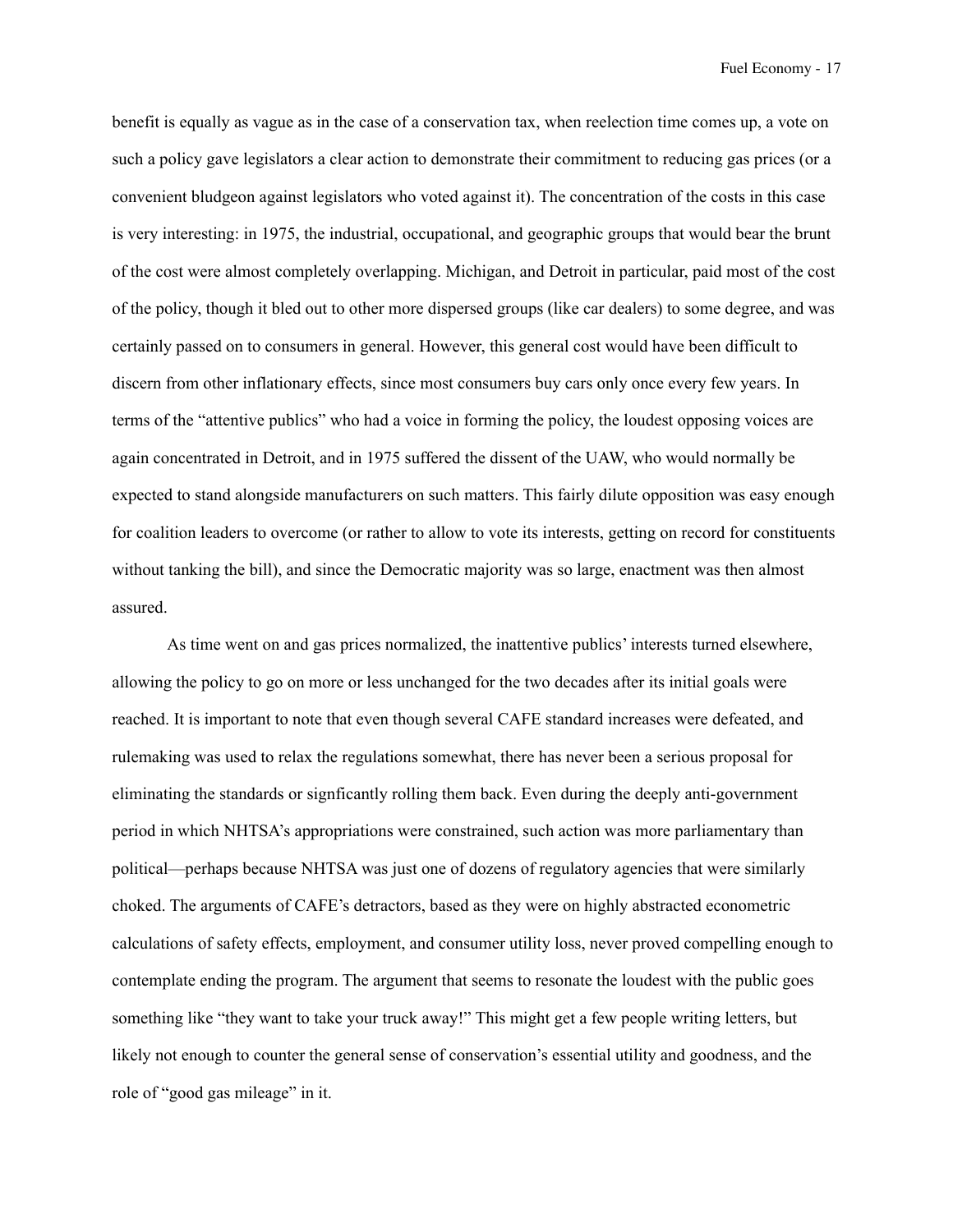In 2007, while high gas prices and global warming have again produced a sort of broad-based but vague demand for action from voters, the distribution of costs has changed somewhat. The interests are no longer concentrated in Detroit or even in the U.S.: domestic auto manufacturing now takes place throughout the U.S., by companies based all over the world. This time around, Japanese automakers are lining up with Detroit's Big 3 to press their views. (Stoffer, 2007) Moreover, the policy has grown to affect other groups (agriculture and oil, to name two of the largest) and regions, which will also complicate its passage. In Arnold's model, this points to the necessity of more negotiation and wrangling by coalition leaders in Congress to enact the proposals (1990, p. 15); the fact that the recent CAFE agreement was publicized as a compromise between the Democratic House Speaker and the Energy and Commerce Committee chair, Democrat of Michigan, seems to bear this interpretation out. (Hebert, 2007)

#### **Conclusion**

Some form of heightened CAFE legislation seems likely to make its way to the president's desk in coming months, but the question remains whether he will sign it or throw the ball back in Congress's court, to wait for another session and another president. Regardless, this would likely be only the first such fight in coming years. Energy policy will continue to occupy a central place on the policy agenda for the foreseeable future. It will also continue to evolve. Between the ongoing instability in petroleumproducing regions, the link between fossil fuels and global warming, and a growing world's insatiable appetite for oil, non-renewable energy will continue to be pressed on both the supply and demand sides. Novel non-oil fuel sources, like ethanol and biodiesel, bring with them a whole new set of policy questions and tradeoffs, from their production to their distribution to their true economic and fuel value. At the same time, since World War II Americans have built themselves into a landscape that absolutely relies upon the personal automobile.

These problems are immensely complex, and the best solutions may involve much greater sacrifices than Americans (or their legislators) are prepared to contemplate. Arnold's analysis suggests that unless circumstances again happen to line up just so, what we will get from our legislators will be far less than ideal. Lindblom might suggest that this is both unavoidable and not so bad, and that over time a policy will emerge that nobody may like but that everybody can live with.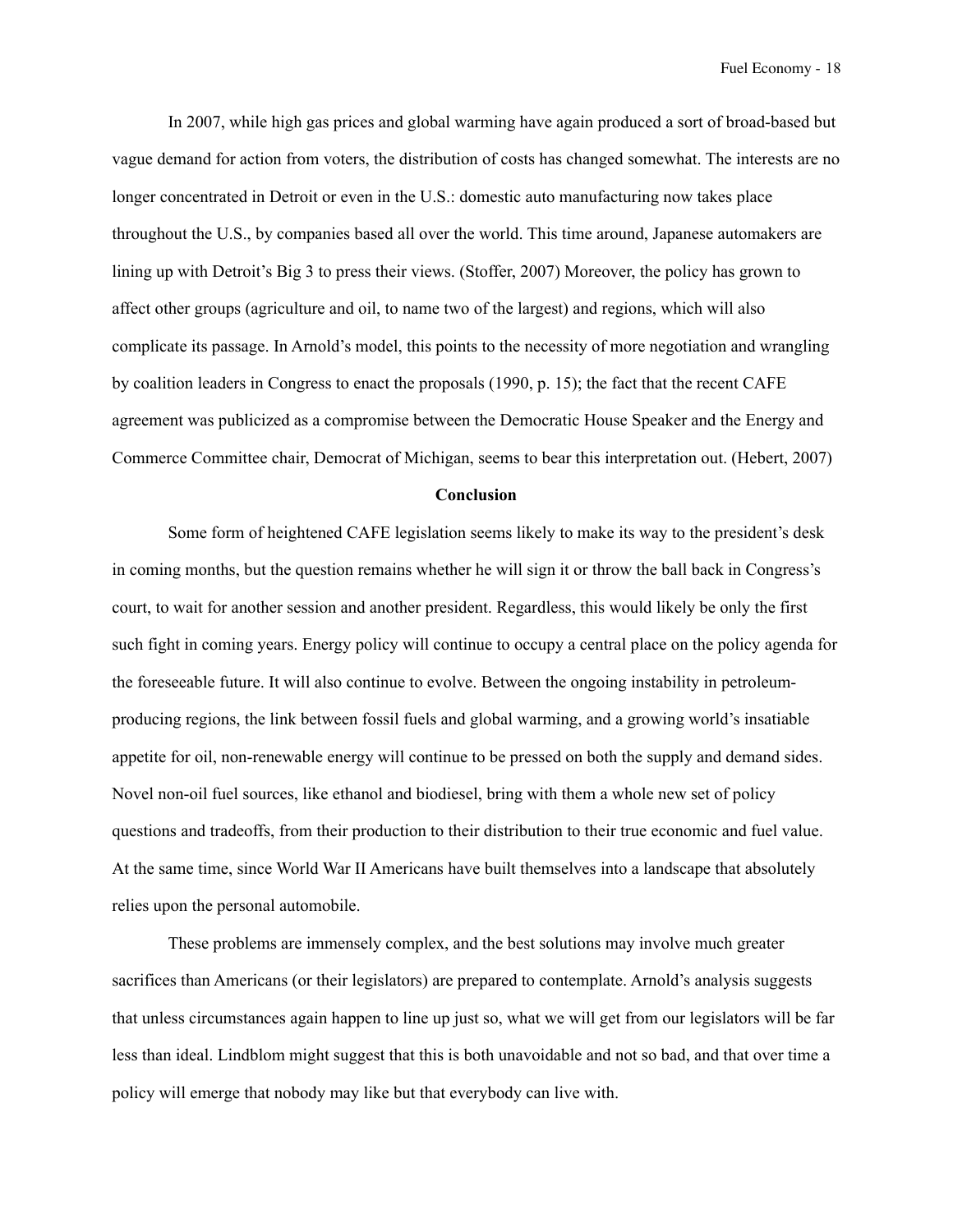#### **References**

- Ahmad, S., & Greene, D. L. (2006). Effect of fuel economy on automobile safety: A reexamination. *Transportation Research Record, 1941*(1), 1–7.
- Arnold, R. D. *The logic of Congressional action.* New Haven, CT: Yale University Press, 1990.
- Bamberger, R. (2007a). *Energy policy: Conceptual framework and continuing issues* (CRA Report No. 31720). Resources, Science, and Industry Division, Congressional Research Service, Library of Congress. Retrieved October 22, 2007, from [http://ncseonline.org/NLE/CRSreports/07Mar/](http://ncseonline.org/NLE/CRSreports/07Jun/RL33982.pdf) [RL31720.pdf](http://ncseonline.org/NLE/CRSreports/07Jun/RL33982.pdf)
- Bettelheim, A. (2006, May 15). Going for the guzzler [Electronic version]. *CQ Weekly,* p. 1298. Retrieved November 26, 2007, from CQ Weekly database.
- Broder, J. M., & Maynard, M. (2007, December 1). Lawmakers set deal on raising fuel efficiency [Electronic version]. *The New York Times.*
- Crandall, R. W., & Graham, J. D. (1989) The effect of fuel economy standards on automobile safety. *Journal of Law and Economics, 32*(1), 97–118.
- Energy Information Administration. (2007). *Annual oil market chronology,* July 2007*.* Office of Energy Markets and End Use, Energy Information Administration, United States Department of Energy. Retrieved November 20, 2007, from http://www.eia.doe.gov/emeu/cabs/AOMC/pdf.pdf, with supplementary data at http://www.eia.doe.gov/emeu/cabs/AOMC/images/chron\_apr2007.xls
- Freedman, A. (1998, March 7). Automakers get mixed results on hill [Electronic version]. *CQ Weekly,*  552*.* Retrieved November 26, 2007, from CQ Weekly database.
- Gerard, D., & Lave, L. B. (2003). *The economics of CAFE reconsidered: A response to CAFE critics and a case for fuel economy standards.* AEI-Brookings Joint Center for Regulatory Studies (Regulatory Analysis 03-10) [Electronic version]. Retrieved October 23, 2007, from http:// www.aei-brookings.org/publications/abstract.php?pid=394.
- Greene, D. L., Patterson, P. D., Singh, M., & Li, J. (2005). Feebates, rebates and gas-guzzler taxes: a study of incentives for increased fuel economy. *Energy Policy 33,* 757–775.
- Hager, G. (1995, July 29). As they cut, appropriators add a stiff dose of policy [Electronic version]. *CQ Weekly,* 2245*.* Retrieved November 26, 2007, from CQ Weekly database.
- Hebert, H. J. (2007, December 1). Lawmakers reach gas mileage boost deal [Electronic version]. *The Washington Post.*
- Kingdon, J. W. (2003) *Agendas, alternatives, and public policies* (2nd ed.). New York: Longman.
- Leibovich, M. (2005, January 5). Pressure cooker: Andrew Card has the recipe for chief of staff down pat. *The Washington Post,* p. C1.
- Lindblom, C. (1959). The science of "muddling through." *Public Administration Review, 19*(2), 79–88.
- Lowi, T. J. (1995). Distribution, regulation, redistribution: The functions of government. In S. Z. Theodoulou & M. A. Cahn (Eds.), *Public policy: The essential readings* (pp. 15–25). Englewood Cliffs, N.J. : Prentice Hall. (Reprinted from American business, public policy case studies and political theory. *World Politics 16*, 677–715, July 1964.)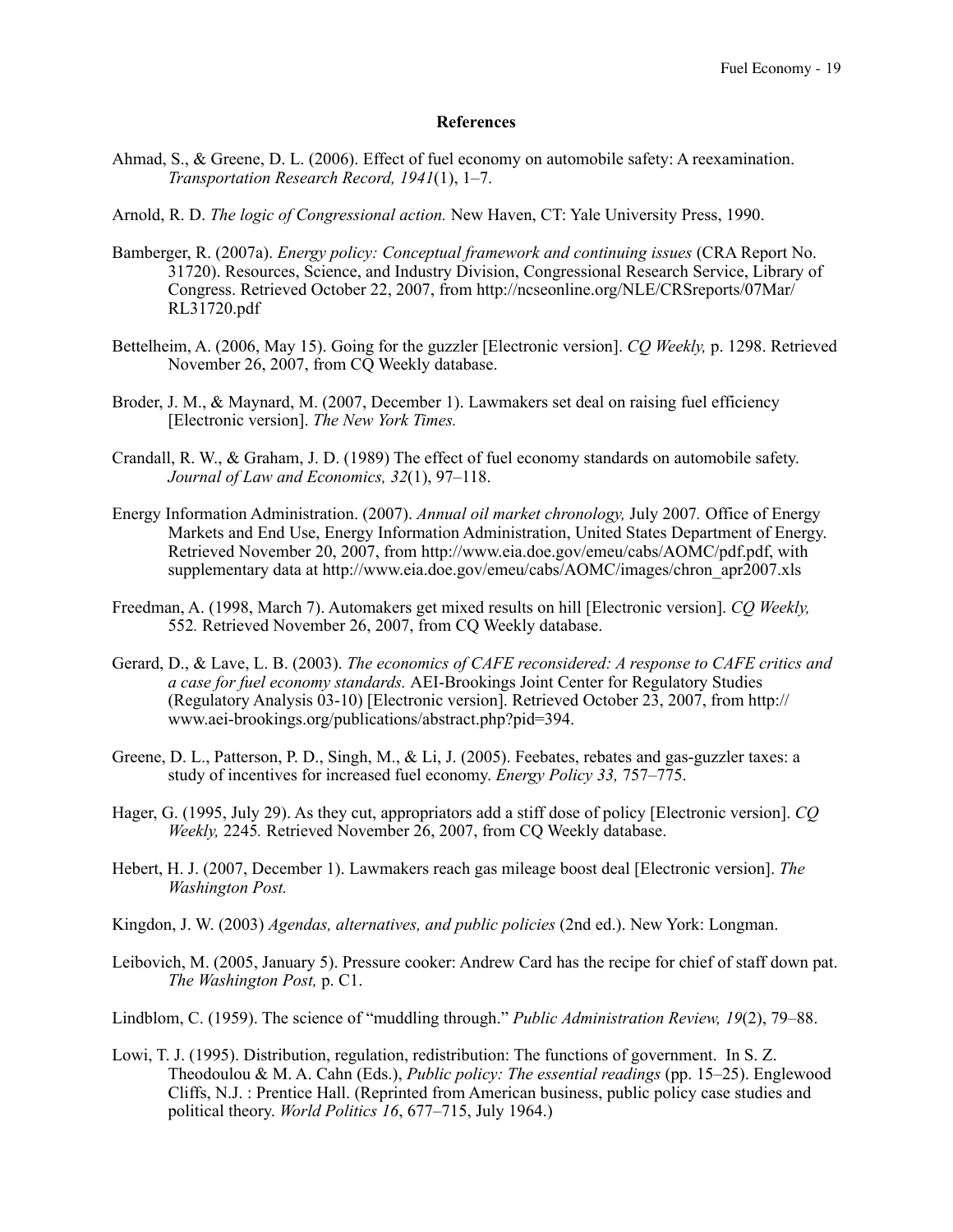- Maynard, M. (2007, November 17). Court's fuel-economy ruling may prod Congress to set even higher requirements [Electronic version]. *New York Times.*
- McManus, W. S. (2007). *The impact of attribute-based corporate average fuel economy (CAFE) standards: Preliminary findings* [Electronic version]. University of Michigan Transportation Institute technical report UMTRI-2007-31. Retrieved October 22, 2007, from [http://](http://deepblue.lib.umich.edu/bitstream/2027.42/55396/1/99824.pdf) [deepblue.lib.umich.edu/bitstream/2027.42/55396/1/99824.pdf](http://deepblue.lib.umich.edu/bitstream/2027.42/55396/1/99824.pdf)
- National Highway Traffic Safety Administration. (2007a). *Summary of Fuel Economy Performance.* Retrieved November 25, 2007, from http://dmses.dot.gov/docimages/pdf102/480389\_web.pdf
- National Highway Traffic Safety Administration. (2007b). CAFE Overview*.* Retrieved November 20, 2007, from http://www.nhtsa.dot.gov/portal/site/nhtsa/template.MAXIMIZE/menuitem. 43ac99aefa80569eea57529cdba046a0/
- National Highway Traffic Safety Administration. (n.d.). Historical Passenger Car Fleet Average Characteristics. *Summary of Fuel Economy Performance.* Retrieved November 20, 2007, from http://www.nhtsa.gov/cars/rules/CAFE/HistoricalCarFleet.htm
- National Research Council (U.S.), Board on Energy and Environmental Systems, Division on Engineering and Physical Sciences, Transportation Research Board. (2002). *Effectiveness and impact of corporate average fuel economy (CAFE) standards*. Washington, DC: National Academies Press.
- Perl, A., & Dunn, J. A. (2007). Reframing automobile fuel economy policy in North America: The politics of punctuating a policy equilibrium. *Transport Reviews, 27*(1), 1–35.
- Pytte, A. (1990, January 20). Japanese drive a hard bargain on emissions standards. *CQ Weekly,* p. 164. Retrieved November 26, 2007, from CQ Weekly database.
- Raju, M. (2007, January 15). Ted Stevens gets ever so gently greener [Electronic version]. *CQ Weekly,* p. 156*.* Retrieved November 26, 2007, from CQ Weekly database.
- Singer, H. J., & Crandall, R. W. (2007, September 6). Don't drink the CAFE Kool-Aid. *Wall Street Journal,* p. A17.
- Union of Concerned Scientists. (2007). Creating jobs, saving energy, and protecting the environment: An analysis of the potential benefits of investing in efficient cars and trucks: A 2007 update [Electronic version]. Retrieved October 22, 2007, from [http://www.ucsusa.org/news/](http://www.ucsusa.org/news/press_release/jump.jsp?itemID=33322916) [press\\_release/jump.jsp?itemID=33322916](http://www.ucsusa.org/news/press_release/jump.jsp?itemID=33322916)
- Yacobucci, B. D., & Bamberger, R. (2007a). *Automobile and light truck fuel economy: The CAFE standards* (CRS Report No. RL33413). Resources, Science, and Industry Division, Congressional Research Service, Library of Congress. Retrieved November 18, 2007, from http:// www.ncseonline.org/NLE/CRSreports/07Aug/RL33413.pdf
- Yacobucci, B. D., & Bamberger, R. (2007b). *Corporate average fuel economy (CAFE): A comparison of selected legislation in the 110th Congress* (CRS Report No. RL33982)*.* Resources, Science, and Industry Division, Congressional Research Service, Library of Congress. Retrieved October 22, 2007, from <http://ncseonline.org/NLE/CRSreports/07Jun/RL33982.pdf>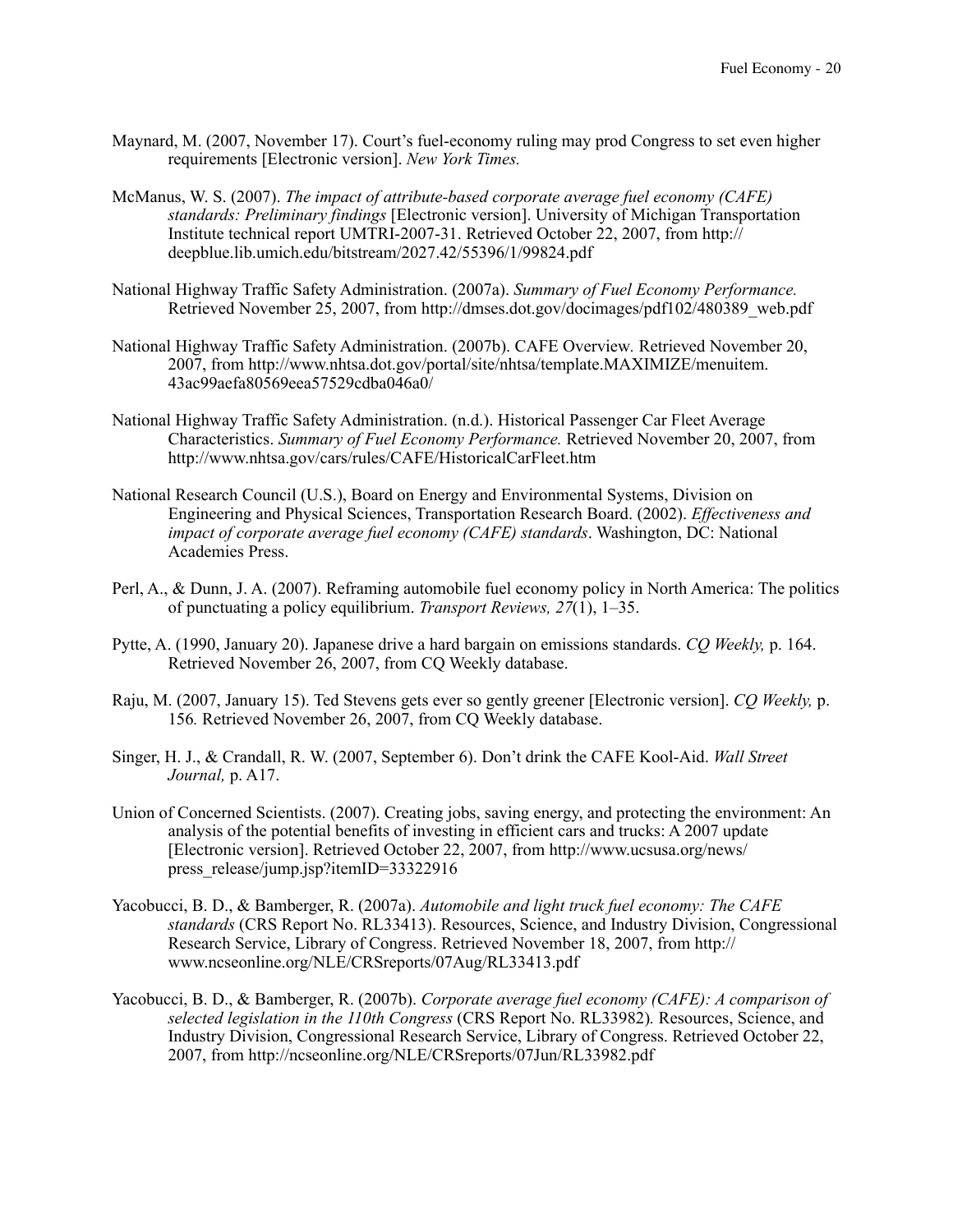# Appendix



Figure 1. Passenger car and light truck fuel economy averages for model years 1978-2005. **Figure 1. Passenger Car and Light Truck Fuel Economy**

**Source:** U.S. Department of Transportation, National Highway Traffic Safety Administration, *Summary of Fuel Economy Performance*, March 2005.

From Yacobucci, B. D., & Bamberger, R. (2007a). *Automobile and light truck fuel economy: The CAFE* standards (CRS Report No. RL33413). Resources, Science, and Industry Division, Congressional Research Service, Library of Congress.